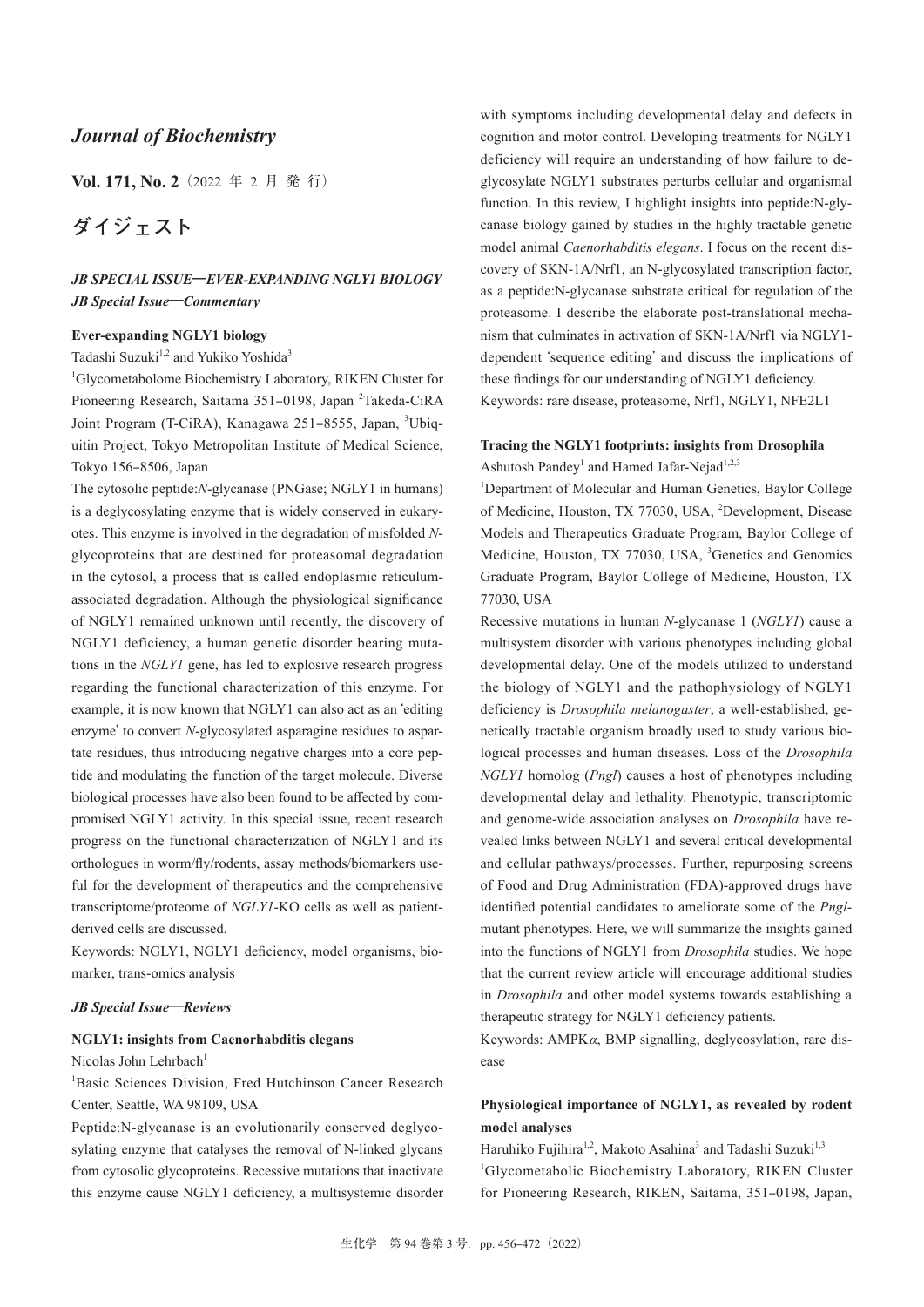<sup>2</sup>Division of Glycobiologics, Intractable Disease Research Center, Juntendo University Graduate School of Medicine, Tokyo, 113-8421, Japan, <sup>3</sup>T-CiRA Discovery, Takeda Pharmaceutical Company Ltd, Kanagawa, 251-8555, Japan

Cytosolic peptide: *N*-glycanase (NGLY1) is an enzyme that cleaves *N*-glycans from glycoproteins that has been retrotranslocated from the endoplasmic reticulum (ER) lumen into the cytosol. It is known that NGLY1 is involved in the degradation of cytosolic glycans (non-lysosomal glycan degradation) as well as ER-associated degradation, a quality control system for newly synthesized glycoproteins. The discovery of NGLY1 deficiency, which is caused by mutations in the human *NGLY1* gene and results in multisystemic symptoms, has attracted interest in the physiological functions of NGLY1 in mammals. Studies using various animal models led to the identification of possible factors that contribute to the pathogenesis of NGLY1 deficiency. In this review, we summarize phenotypic consequences that have been reported for various *Ngly1*-deficient rodent models and discuss future perspectives to provide more insights into the physiological functions of NGLY1.

Keywords: rodent model, NGLY1 deficiency, NGLY1, FBS2, ENGASE

# **Assay for the peptide: N-glycanase/NGLY1 and diseasespecific biomarkers for diagnosing NGLY1 defi ciency** Hiroto Hirayama<sup>1,2</sup> and Tadashi Suzuki<sup>1,2</sup>

1 Glycometabolic Biochemistry Laboratory, RIKEN Cluster for Pioneering Research, RIKEN, 2-1 Hirosawa, Wako, Saitama 351-0198, Japan, <sup>2</sup>Takeda-CiRA Joint Program, 2-26-1 Muraokahigashi, Fujisawa, Kanagawa 251-8555, Japan

Cytosolic peptide: *N*-glycanase (NGLY1 in mammals), a highly conserved enzyme in eukaryotes, catalyses the deglycosylation of *N*-glycans that are attached to glycopeptide/glycoproteins. In 2012, an autosomal recessive disorder related to the *NGLY1* gene, which was referred to as NGLY1 deficiency, was reported. Since then, more than 100 patients have been identified. Patients with this disease exhibit various symptoms, including various motor deficits and other neurological problems. Effective therapeutic treatments for this disease, however, have not been established. Most recently, it was demonstrated that the intracerebroventricular administration of an adenoassociated virus 9 vector expressing human NGLY1 during the weaning period allowed some motor functions to be recovered in *Ngly1*<sup>−</sup>/<sup>−</sup> rats. This observation led us to hypothesize that a therapeutic intervention for improving these motor deficits or other neurological symptoms found in the patients might be possible. To achieve this, it is critical to establish robust and facile methods for assaying NGLY1 activity in biological samples, for the early diagnosis and evaluation of the therapeutic efficacy for the treatment of NGLY1 deficiency. In this mini review, we

summarize progress made in the development of various assay methods for NGLY1 activity, as well as a recent progress in the identification of NGLY1 deficiency-specific biomarkers.

#### *JB Special Issue***―***Regular Papers*

#### **GlcNAc-Asn is a biomarker for NGLY1 deficiency**

William F Mueller<sup>1</sup>, Lei Zhu<sup>1</sup>, Brandon Tan<sup>1</sup>, Selina Dwightv, Brendan Beahm<sup>1</sup>, Matt Wilsey<sup>1</sup>, Thomas Wechsler<sup>1</sup>, Justin Mak<sup>1</sup>, Tina Cowan<sup>1</sup>, Jake Pritchett<sup>2</sup>, Eric Taylor<sup>2</sup> and Brett E Crawford<sup>1</sup> <sup>1</sup>Grace Science, LLC - Menlo Park, CA, USA 94025, <sup>2</sup>Integrated Analytical Solutions, Inc. - Berkeley, CA, USA 94710

Substrate-derived biomarkers are necessary in slowly progressing monogenetic diseases caused by single-enzyme deficiencies to identify affected patients and serve as surrogate markers for therapy response. *N*-glycanase 1 (NGLY1) deficiency is an ultrarare autosomal recessive disorder characterized by developmental delay, peripheral neuropathy, elevated liver transaminases, hyperkinetic movement disorder and (hypo)-alacrima. We demonstrate that *N*-acetylglucosamine-asparagine (GlcNAc-Asn; GNA), is the analyte most closely associated with NGLY1 deficiency, showing consistent separation in levels between patients and controls. GNA accumulation is directly linked to the absence of functional NGLY1, presenting strong potential for its use as a biomarker. In agreement, a quantitative liquid chromatography with tandem mass spectrometry assay, developed to assess GNA from 3 to 3000 ng/ml, showed that it is conserved as a marker for loss of NGLY1 function in NGLY1-deficient cell lines, rodents (urine, cerebrospinal fluid, plasma and tissues) and patients (plasma and urine). Elevated GNA levels differentiate patients from controls, are stable over time and correlate with changes in NGLY1 activity. GNA as a biomarker has the potential to identify and validate patients with NGLY1 deficiency, act as a direct pharmacodynamic marker and serve as a potential surrogate endpoint in clinical trials.

Keywords: N-glycanase 1, NGLY1 deficiency, GNA, GlcNAc-Asn, biomarker

## **Patient-derived gene and protein expression signatures of NGLY1 deficiency**

Benedikt Rauscher<sup>1</sup>, William F Mueller<sup>2</sup>, Sandra Clauder-Münster<sup>1</sup>, Petra Jakob<sup>1</sup>, M Saiful Islam<sup>3</sup>, Han Sun<sup>3</sup>, Sonja Ghidelli-Disse<sup>4</sup>, Markus Boesche<sup>4</sup>, Marcus Bantscheff<sup>4</sup>, Hannah Pflaumer<sup>4</sup>, Paul Collier<sup>1</sup>, Bettina Haase<sup>1</sup>, Songjie Chen<sup>3</sup>, Rene Hoffman<sup>3</sup>, Guangwen Wang<sup>3</sup>, Vladimir Benes<sup>1</sup>, Gerard Drewes<sup>4</sup>, Michael Snyder<sup>3</sup> and Lars M Steinmetz<sup>1,3,5</sup>

1 Genome Biology Unit, European Molecular Biology Laboratory, Meyerhofstrasse 1, Heidelberg 69117, Germany, <sup>2</sup>Grace Science Foundation, Palo Alto, CA 94305, USA, <sup>3</sup>Department of Genetics, Stanford University School of Medicine, Stanford, CA 94305, USA, <sup>4</sup>Cellzome GmbH, a GlaxoSmithKline Com-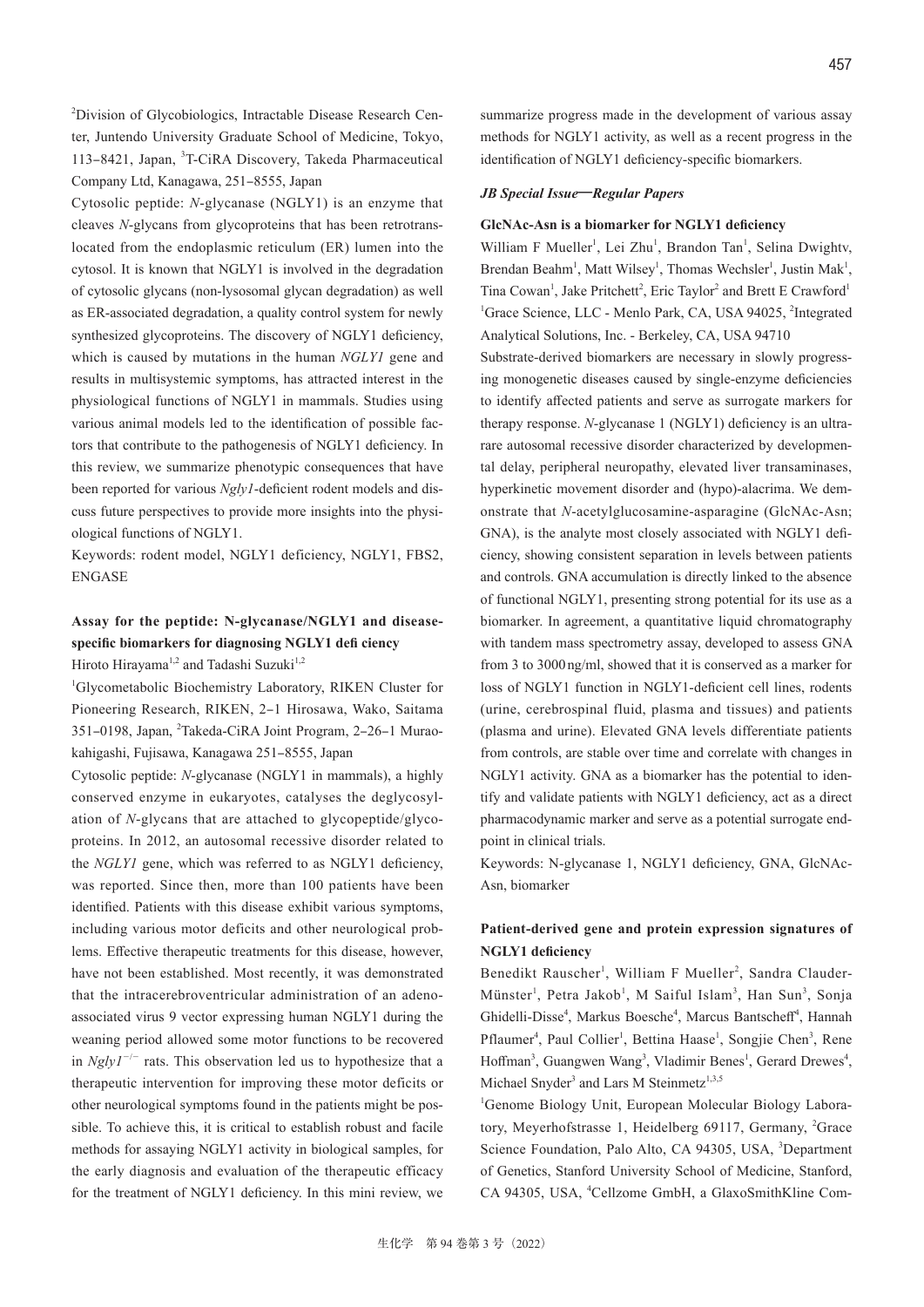pany, Meyerhofstrasse 1, Heidelberg 69117, Germany, <sup>5</sup>Stanford Genome Technology Center, Stanford University, Palo Alto, CA 94304, USA

N-Glycanase 1 (NGLY1) deficiency is a rare and complex genetic disorder. Although recent studies have shed light on the molecular underpinnings of NGLY1 deficiency, a systematic characterization of gene and protein expression changes in patient-derived cells has been lacking. Here, we performed RNA-sequencing and mass spectrometry to determine the transcriptomes and proteomes of 66 cell lines representing four different cell types derived from 14 NGLY1 deficient patients and 17 controls. Although NGLY1 protein levels were up to 9.5 fold downregulated in patients compared with parents, residual and likely non-functional NGLY1 protein was detectable in all patient-derived lymphoblastoid cell lines. Consistent with the role of NGLY1 as a regulator of the transcription factor Nrf1, we observed a cell type-independent downregulation of proteasomal genes in NGLY1 deficient cells. In contrast, genes involved in ribosome biogenesis and mRNA processing were upregulated in multiple cell types. In addition, we observed cell type-specific effects. For example, genes and proteins involved in glutathione synthesis, such as the glutamate-cysteine ligase subunits GCLC and GCLM, were downregulated specifically in lymphoblastoid cells. We provide a web application that enables access to all results generated in this study at https://apps.embl.de/ngly1browser. This resource will guide future studies of NGLY1 deficiency in directions that are most relevant to patients.

Keywords: NGLY1 deficiency, patient-derived cell lines, multiomics profiling, RNA sequencing, N-glycanase 1

# *BIOCHEMISTRY*

# *Biochemistry General*

Multimerization of small G-protein H-Ras induced by chemical modifi cation at hyper variable region with caged compound Rufiat Nahar<sup>1</sup>, Seigo Iwata<sup>1</sup>, Daiki Morita<sup>2</sup>, Yuhei Tahara<sup>3</sup>, Yasunobu Sugimoto<sup>2</sup>, Makoto Miyata<sup>3</sup> and Shinsaku Maruta<sup>1</sup> <sup>1</sup>Department of Bioinformatics, Graduate School of Engineering, Soka University, Hachioji, Tokyo 192-8577, Japan, <sup>2</sup>Department of Biomolecular Engineering, Graduate School of Engineering, Nagoya University, Furo-cho, Chikusa-ku, Nagoya 464‒8603, Japan, <sup>3</sup>Department of Biology, Graduate School of Science, Osaka City University, Sumiyoshi-ku, Osaka 558-8585, Japan The lipid-anchored small G protein Ras is a central regulator of cellular signal transduction processes, thereby functioning as a molecular switch. Ras forms a nanocluster on the plasma membrane by modifying lipids in the hypervariable region (HVR) at the C-terminus to exhibit physiological functions. In this study, we demonstrated that chemical modification of cysteine residues in HVR with caged compounds (instead of lipidation) induces multimerization of H-Ras. The sulfhydryl-reactive caged compound, 2-nitrobenzyl bromide, was stoichiometrically incorporated into the cysteine residue of HVR and induced the formation of the Ras multimer. Light irradiation induced the elimination of the 2-nitrobenzyl group, resulting in the conversion of the multimer to a monomer. Size-exclusion chromatography coupled with high-performance liquid chromatography and small-angle x-ray scattering analysis revealed that H-Ras forms a pentamer. Electron microscopic observation of the multimer showed a circular ring shape, which is consistent with the structure estimated from x-ray scattering. The shape of the multimer may reflect the physiological state of Ras. It was suggested that the multimerization and monomerization of H-Ras were controlled by modification with a caged compound in HVR under light irradiation.

Keywords: small angle x-ray scattering, multimer, H-Ras, chemical modification, caged compound

# **In vitro reconstitution of the Escherichia coli 70S ribosome with a full set of recombinant ribosomal proteins R**

Ryo Aoyama<sup>1,2</sup>, Keiko Masuda<sup>1</sup>, Masaru Shimojo<sup>1,2</sup>, Takashi Kanamori<sup>3</sup>, Takuya Ueda<sup>2,4</sup> and Yoshihiro Shimizu<sup>1</sup>

<sup>1</sup>Laboratory for Cell-Free Protein Synthesis, RIKEN Center for Biosystems Dynamics Research, Suita, Osaka 565-0874, Japan, <sup>2</sup>Department of Computational Biology and Medical Sciences, Graduate School of Frontier Sciences, The University of Tokyo, Kashiwa, Chiba 277-8562, Japan, <sup>3</sup>GeneFrontier Corporation, Kashiwa, Chiba 277-0005, Japan, <sup>4</sup>Department of Integrative Bioscience and Biomedical Engineering, Graduate School of Science and Engineering, Waseda University, Shinjuku, Tokyo 162‒8480, Japan

Many studies of the reconstitution of the *Escherichia coli* small ribosomal subunit from its individual molecular parts have been reported, but contrastingly, similar studies of the large ribosomal subunit have not been well performed to date. Here, we describe protocols for preparing the 33 ribosomal proteins of the *E. coli* 50S subunit and demonstrate successful reconstitution of a functionally active 50S particle that can perform protein synthesis *in vitro*. We also successfully reconstituted both ribosomal subunits (30S and 50S) and 70S ribosomes using a full set of recombinant ribosomal proteins by integrating our developed method with the previously developed fully recombinant-based integrated synthesis, assembly and translation. The approach described here makes a major contribution to the field of ribosome engineering and could be fundamental to the future studies of ribosome assembly processes.

Keywords: cell-free protein synthesis, protein translation, PURE system, ribosomal protein, ribosome assembly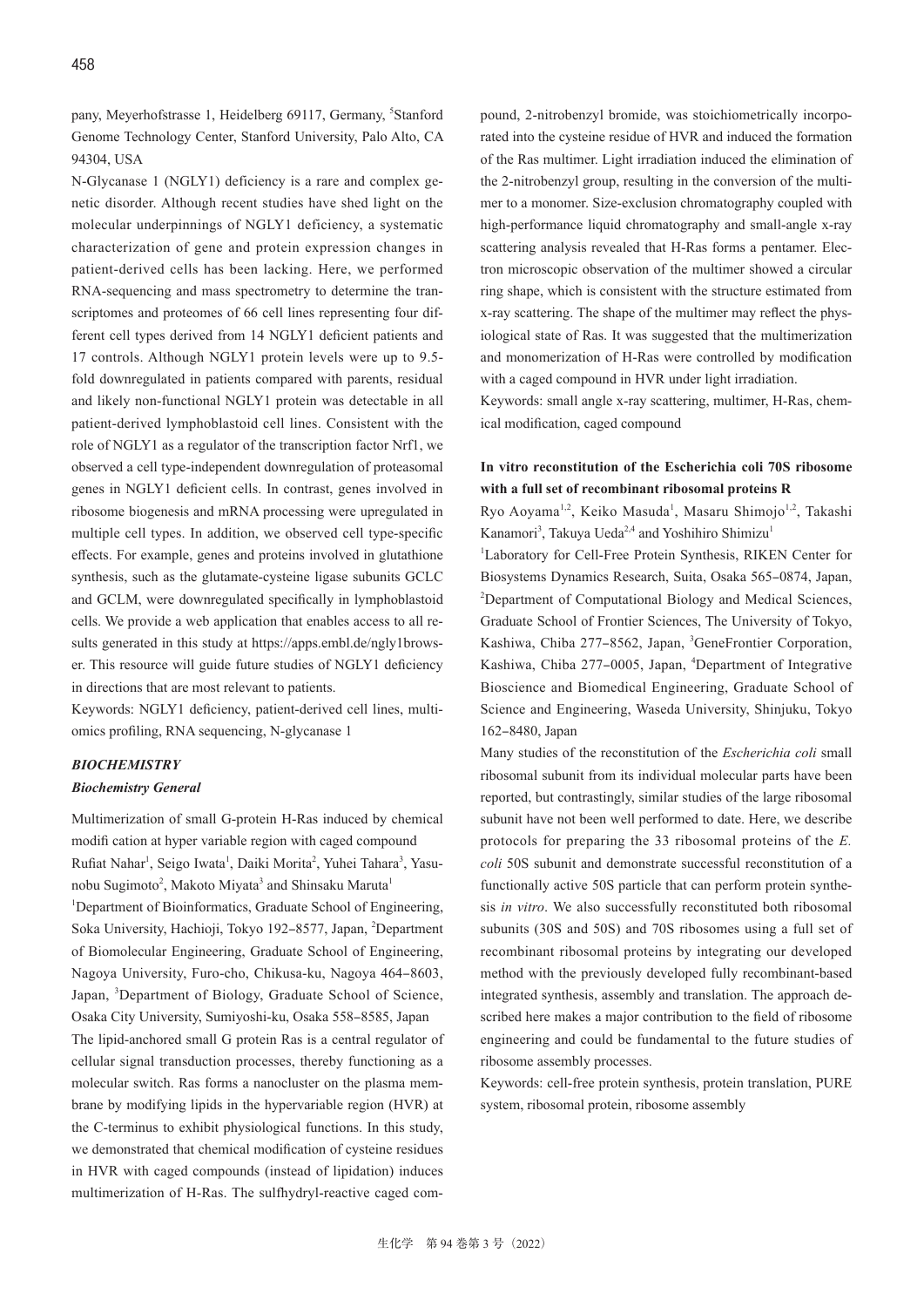# **Interaction between a fluoroquinolone derivative and RNAs with a single bulge**

Konami Nagano<sup>1</sup>, Takashi Kamimura<sup>2</sup> and Gota Kawai<sup>1</sup>

<sup>1</sup>Department of Life and Environmental Sciences, Graduate School of Engineering, Chiba Institute of Technology, 2-17-1 Tsudanuma, Narashino, Chiba 275-0016, Japan, <sup>2</sup>Veritas In Silico Inc., Tokyo 141-0031, Japan

Interaction analysis between small molecules and RNA as well as structure determination of RNA-small molecule complexes will be the clues to search for compounds that bind to specific mRNA or non-coding RNA in drug discovery. In this study, the RNA-binding ability of a fluoroquinolone derivative, KG022, was examined against single-residue bulge-containing hairpin RNAs as RNA models. Nuclear magnetic resonance analysis indicated that KG022 interacts with the RNAs in the vicinity of the bulge residue, with preferring C and G as the bulge residues. The solution structures of the RNA-KG022 complexes showed that the KG022 binds to the RNAs at the bulge-out regions. Each substituent in KG022 interacts with specific position of RNAs around the bulge-out region probably contributing the specificity of the binding. This work provides a novel member for the RNA-targeted small molecules.

Keywords: small molecule, RNA, NMR, interaction, fluoroquinolone

#### *Biochemistry in Diseases and Aging*

# **Ubiquitin-dependent rapid degradation conceals a cellprotective function of cytoplasmic SIRT3 against oxidative stress**

Takashi Hayashi<sup>1,2</sup>, Takashi Matsushita<sup>1,2</sup>, Shin Hisahara<sup>2,</sup> Naotoshi Iwahara<sup>1,2</sup>, Atsushi Kuno<sup>1</sup>, Risa Kunimoto<sup>1</sup>, Ryusuke Hosoda<sup>1</sup>, Masaya Tanno<sup>3</sup>, Shun Shimohama<sup>2</sup> and Yoshiyuki Horio<sup>1</sup>

<sup>1</sup>Department of Pharmacology, Sapporo Medical University School of Medicine, S 1, W 17, Chuou-ku, Sapporo 060-8556, Japan, <sup>2</sup>Department of Neurology, Sapporo Medical University School of Medicine, S 1, W 17, Chuou-ku, Sapporo 060-8556, Japan, <sup>3</sup>Department of Cardiovascular, Renal and Metabolic Medicine, Sapporo Medical University School of Medicine, S 1, W 17, Chuou-ku, Sapporo 060‒8556, Japan

SIRT3 is an NAD<sup>+</sup>-dependent protein deacetylase localized in mitochondria. Several studies reported localization of SIRT3 in the cytoplasm or nucleus, but data of these studies were not consistent. We detected expression of mitochondrial (SIRT3mt) and cytoplasmic (SIRT3ct) *Sirt3 mRNAs* in the mouse brain, and we also found SIRT3 immunostaining of mitochondria and cytoplasm in the brain and cultured neural cells. However, expression levels of SIRT3ct in COS cells transfected with SIRT3ct cDNA were much lower than those of SIRT3mt. We found that SIRT3ct but not SIRT3mt was promptly degraded by ubiquitindependent degradation, in which SIRT3ct degradation was mediated mainly by ubiquitination of NH<sub>2</sub>-terminal methionine and partly by that of lysine residues of SIRT3ct. SIRT3ct expression level was significantly enhanced by the treatment of cells with staurosporine or  $H_2O_2$ .  $H_2O_2$  treatment promoted nuclear translocation of SIRT3ct and induced histone H3 deacetylation and superoxide dismutase 2 expression. Overexpression of SIRT3ct decreased cell death caused by  $H_2O_2$  at levels similar to those achieved by overexpression of SIRT3mt. Knockdown of *Sirt3 mRNA* increased cell death caused by amyloid-*β* (A*β*), and overexpression of SIRT3ct suppressed the toxic function of A*β* in PC12 cells. These results indicate that SIRT3ct promotes cell survival under physiological and pathological conditions. Keywords: neuronoxidative stress*SIRT3*ubiquitination

### *MOLECULAR BIOLOGY Molecular Biology General*

CircRPPH1 promotes cell proliferation, migration and invasion of non-small cell lung cancer via the PI3K/AKT and JAK2/ STAT3 signalling axes

Jian-wen Xiong<sup>1</sup>, Si-bei Song<sup>2</sup>, Lin-min Xiong<sup>1</sup>, Chuan-hui Duan<sup>1</sup>, Qian Song<sup>1</sup>, Dong-liang Yu<sup>1</sup> and Xiao-qiang Zhang<sup>1</sup> <sup>1</sup>Department of Thoracic Surgery, The Second Affiliated Hospital of Nanchang University, Nanchang, Jiangxi 330006, China, <sup>2</sup> Department of Gastroenterology, The Second Affiliated Hospital of Nanchang University, Nanchang, Jiangxi 330006, China Non-small cell lung cancer (NSCLC) has markedly increased morbidity and mortality rates worldwide. Circular RNAs were shown to regulate NSCLC progression. But the underlying pathways of the circRPPH1-mediated regulation of NSCLC still need further exploration. We evaluated circRPPH1 levels in NSCLC tissues and cell lines via qRT-PCR. Moreover, using ectopic plasmid incorporation and siRNA assays, we analysed the circRPPH1-mediated regulation of cell proliferation (CP), cell migration (CM) and cell invasion (CI) in NSCLC cell lines (H1975 and A549 cells), using CCK-8, colony forming, scratch wound and transwell assays, respectively. CircRPPH1 levels were remarkably high in the NSCLC tissues and cell lines. The transfection experiments showed that circRPPH1 overexpression was able to promote CP, CM and CI of NSCLC cells, while CP, CM and CI were significantly restrained by the knockdown of circRPPH1. We also displayed that circRPPH1 knockdown suppressed the cell progression via inactivating the PI3K/AKT and JAK2/STAT3 signalling axes. Subsequently, *in vivo* experiment in nude mice was demonstrated that the inhibition of circRPPH1 could reduce the tumour growth of NSCLC. circRPPH1 may accelerate the growth and metastasis of NSCLC, in culture conditions and in animal models, by stimulating the PI3K/AKT and JAK2/STAT3 signalling axes, thus promoting the development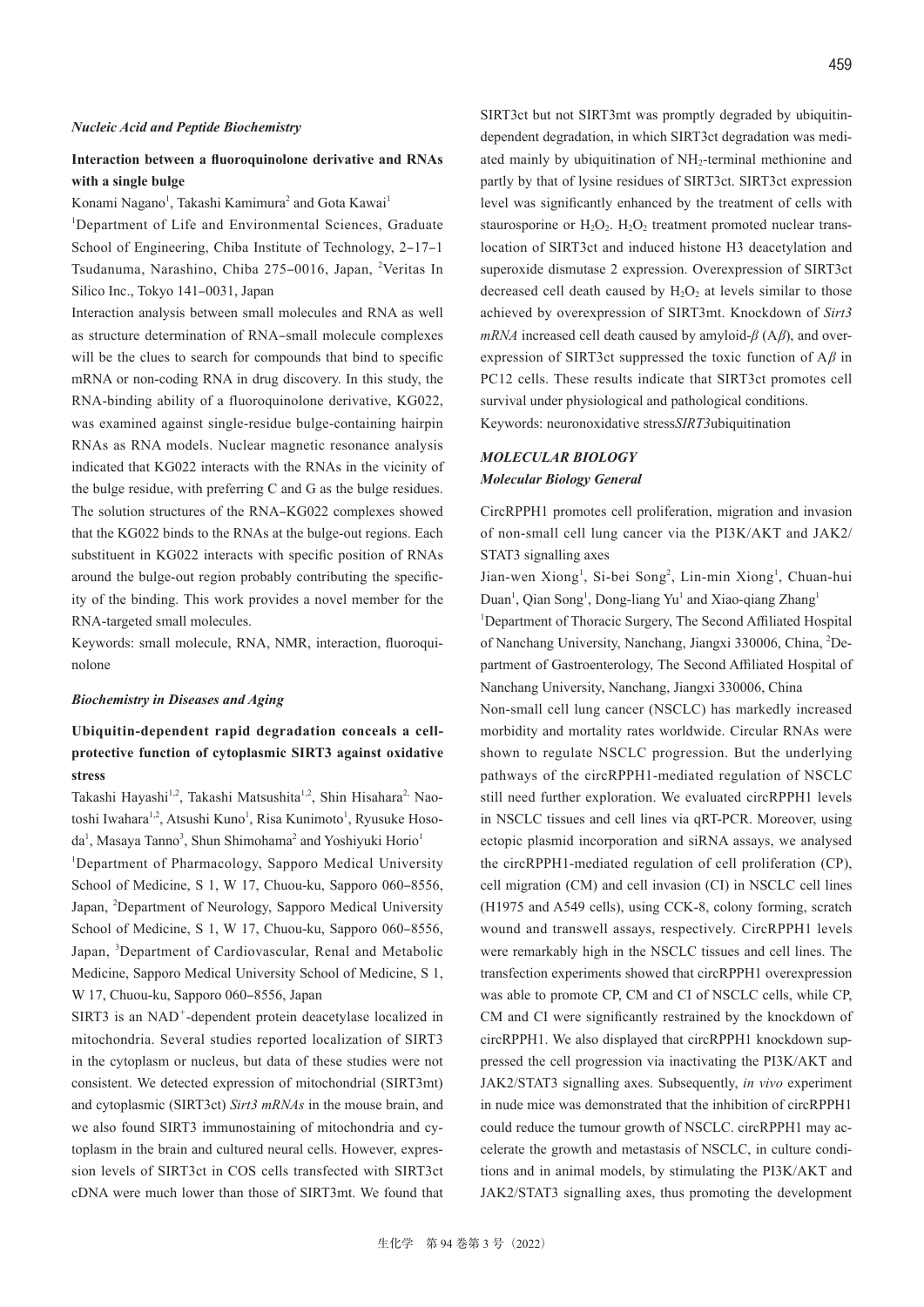of NSCLC. Keywords: circRPPH1, JAK2/STAT3, NSCLC, PI3K/AKT

# *Journal of Biochemistry*

**Vol. 171, No. 3**(2022 年 3 月 発 行)

# **ダイジェスト**

#### *JB Commentary*

*ɤ***-Secretase structure and activity are modifi ed by alterations in its membrane localization and ambient environment** Toshiharu Suzuki<sup>1,2</sup>, Yuriko Sobu<sup>1,2</sup> and Saori Hata<sup>2,3</sup>

<sup>1</sup>Advanced Prevention and Research Laboratory for Dementia, Faculty of Pharmaceutical Sciences, Hokkaido University, Sapporo 060-0812, Japan; <sup>2</sup>Laboratory of Neuroscience, Graduate School of Pharmaceutical Sciences, Hokkaido University, Sapporo 060-0812, Japan; and <sup>3</sup>Biomedical Research Institute, National Institute of Advanced Industrial Science and Technology (AIST), Tsukuba 305‒8566, Japan

*γ*-Secretase cleaves type I transmembrane proteins in a hydrophobic membrane environment following ectodomain shedding. Mutations in *PSEN* genes, encoding the catalytic subunits of *γ* -secretase, presenilins, are the most common cause of familial Alzheimer's disease (AD). Pathogenic mutations in *PSEN* genes increase production of longer and neurotoxic amyloid-*β* (A*β*) by intramembrane cleavage of membrane-associated amyloid*β* protein precursor (APP) carboxyl-terminal fragment *β*, which is generated via primary cleavage of APP by *β*-site APP cleaving enzyme 1. The longer A*β* is prone to aggregate and accumulate in the brain; however, the accumulation of A*β* in brain is also a pathological feature of sporadic AD. Increased pathogenic A*β* generation, even in the absence of pathogenic *PSEN* gene mutations, is one of proposed mechanisms for sporadic AD pathogenesis. *γ*-Secretase digests substrates in the transmembrane region, generating A*β* peptide intermediates of various lengths. The end products, shorter A*β*40 and A*β*38 peptides, are less neurotoxic, whereas *PSEN* gene mutations increase the production ratio of longer, neurotoxic A*β* species such as A*β*42, an intermediate in A*β*38 production. *γ*-Secretase activity or structures is altered because of its aberrant membrane localization or changes in the ambient environment such as luminal acidification. Interestingly, *γ*-secretase has a pH sensor in presenilins.

Keywords: *γ*-secretase, intramembrane proteolysis, APP, amyloid-*β*, Alzheimer's disease, alcadein

#### **Multiple interfaces to recognize nucleosomal targets**

Rinko Nakamura<sup>1,2</sup> and Jun-ichi Nakayama<sup>1,2</sup>

<sup>1</sup>Division of Chromatin Regulation, National Institute for Basic

Biology, Okazaki 444-8585, Japan, <sup>2</sup>Department of Basic Biology, School of Life Science, The Graduate University for Advanced Studies, SOKENDAI, Okazaki 444‒8585, Japan

In eukaryotic cells, DNA is tightly compacted as chromatin. Chromatin states must be dynamically changed to increase the accessibility of transcription factors (TFs) to chromatin or to stably silence genes by higher-order chromatin structures known as heterochromatin. The regulation of chromatin needs cooperative action performed by a variety of proteins. Specific binding of TFs to target DNA is the initial step of chromatin regulation and promotes changes in the post-translational modifications of histone tails, which themselves are recognized by a set of histone reader proteins. Recent biochemical studies have revealed that some TFs that recognize specific DNA sequences can also interact with histones. Furthermore, histone reader proteins that recognize specific histone tail modifications have been shown to have the ability to directly bind to DNA. In this commentary, we introduce recent advances in the elucidation of how chromatin regulating factors recognize nucleosomal targets.

Keywords: pioneer transcription factor, nucleosome, histone reader, histone methylation, heterochromatin

#### *JB Reviews*

# **Structural and biochemical elements of effi ciently degradable proteasome substrates**

Takuya Tomita<sup>1</sup>

<sup>1</sup>Protein Metabolism Project, Tokyo Metropolitan Institute of Medical Science, 2‒1‒6 Kamikitazawa, Setagaya-ku, Tokyo 156‒8506, Japan

Most regulated proteolysis in cells is conducted by the ubiquitinproteasome system (UPS), in which proteins to be eliminated are selected through multiple steps to achieve high specificity. The large protease complex proteasome binds to ubiquitin molecules that are attached to the substrate and further interacts with a disordered region in the target to initiate unfolding for degradation. Recent studies have expanded our view of the complexity of ubiquitination as well as the details of substrate engagement by the proteasome and at the same time have suggested the characteristics of substrates that are susceptible to proteasomal degradation. Here, I review some destabilizing elements of proteasome substrates with particular attention to ubiquitination, initiation region and stability against unfolding and discuss their interplay to determine the substrate stability. A spatial perspective is important to understand the mechanism of action of proteasomal degradation, which may be critical for drug development targeting the UPS including targeted protein degradation.

Keywords: ubiquitin, protein unfolding, protein degradation, proteasome, initiation region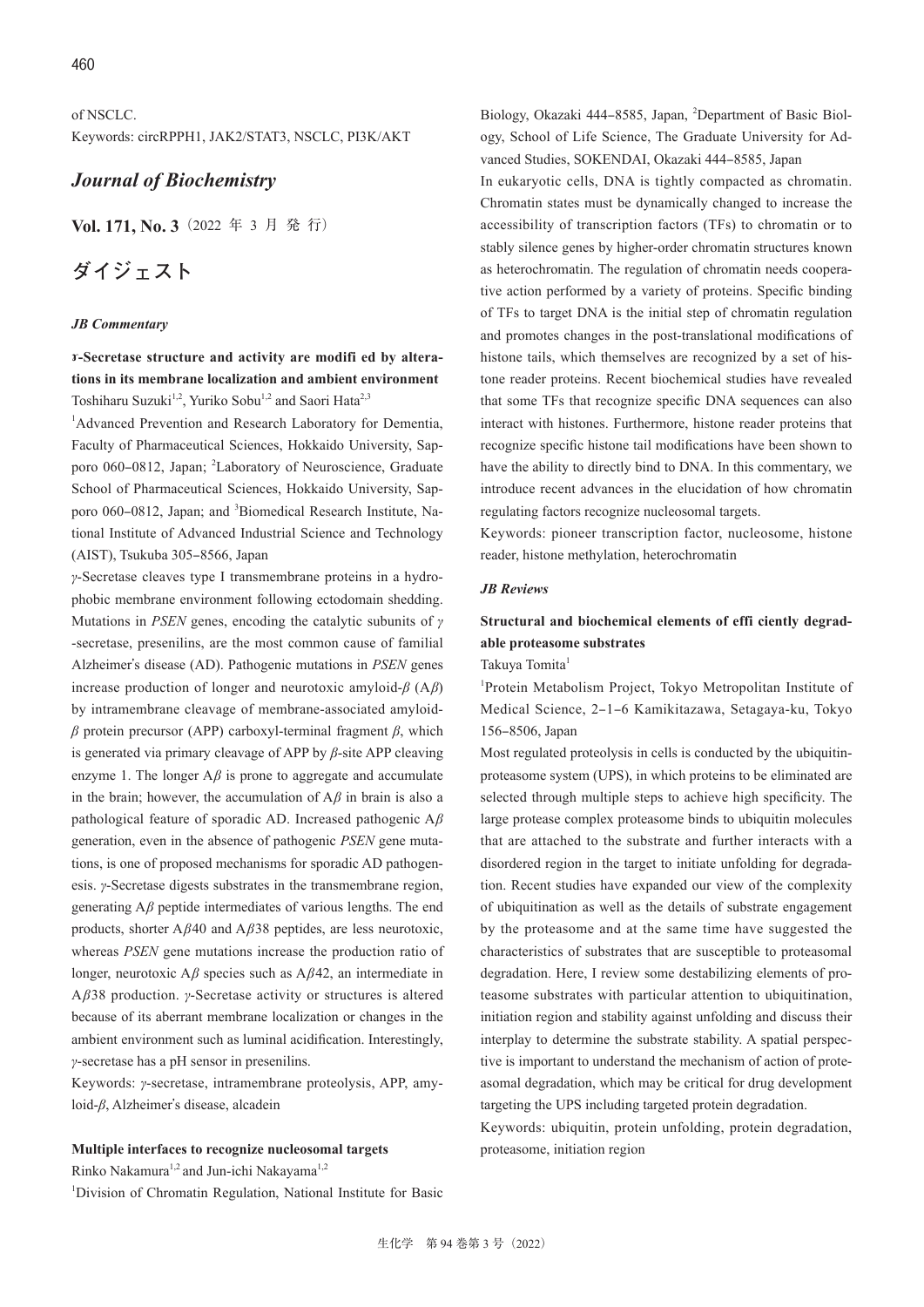### **Long noncoding RNA and phase separation in cellular stress response**

Rena Onoguchi-Mizutani<sup>1</sup> and Nobuyoshi Akimitsu<sup>2</sup>

<sup>1</sup>Isotope Science Center, The University of Tokyo, Tokyo 113-0032, Japan <sup>2</sup>Radioisotope Center, The University of Tokyo, 2‒11‒16 Yayoi, Bunkyo-ku, Tokyo 113‒0032, Japan

Stress response is important for sensing and adapting to environmental changes. Recently, RNA-protein (RNP) condensates, which are a type of membrane-less organelle formed by liquidliquid phase separation, have been proposed to regulate the stress response. Because RNP condensates are formed through interactions between positively charged proteins and negatively charged RNAs, the ratio of proteins to RNAs is critical for phase-separated condensate formation. In particular, long noncoding RNAs (lncRNAs) can efficiently nucleate phaseseparated RNP condensates because of their secondary structure and long length. Therefore, increased attention has been paid to lncRNAs because of their potential role as a regulator of biological condensates by phase separation under stress response. In this review, we summarize the current research on the involvement of lncRNAs in the formation of RNP condensates under stress response. We also demonstrate that lncRNA-driven phase separation provides a useful basis to understanding the response to several kinds of cellular stresses.

Keywords: long noncoding RNA, phase separation, RNA-binding protein, RNA-protein condensate, stress response

#### *BIOCHEMISTRY*

#### *Biochemistry General*

# **Long noncoding RNAs transcribed downstream of the human** *β***-globin locus regulate** *β***-globin gene expression**

Miki Higashi<sup>1,2,\*</sup>, Tsuyoshi Ikehara<sup>1,3</sup>, Takeya Nakagawa<sup>1</sup>, Mitsuhiro Yoneda<sup>1</sup>, Naoko Hattori<sup>1</sup>, Masaaki Ikeda<sup>2</sup> and Takashi Ito<sup>1</sup> <sup>1</sup>Department of Biochemistry, Nagasaki University Graduate School of Biomedical Sciences, Nagasaki, Japan, <sup>2</sup>Department of Physiology, Saitama Medical University, Saitama, Japan, <sup>3</sup>Department of Food Science and Technology, National Fisheries University, Yamaguchi, Japan

The five *β*-like globin genes (*ε*, G*γ*, A*γ*, *δ* and *β*) at the human *β*globin gene locus are known to be expressed at specific developmental stages, although details of the underlying mechanism remain to be uncovered. Here we used an *in vitro* transcription assay to clarify the mechanisms that control this gene expression. We first tested nuclear RNA from HeLa cells using RT-qP-CR and discovered a long noncoding RNAs (lncRNAs) within a 5.2-kb region beginning 4.4 kb downstream of the *β*-globin gene coding region. We investigated nuclear RNA from K562 cells using a primer-extension assay and determined the transcription start sites (TSSs) of these lncRNAs. To clarify their functional role, we performed knockdown (KD) of these lncRNAs in K562

cells. Hydroxyurea (HU), which induces differentiation of K562 cells, increased haemoglobin peptide production, and the effect was enhanced by KD of these lncRNAs, which also enhanced upregulation of the *γ*-globin expression induced by HU. To confirm these results, we performed an *in vitro* transcription assay. Noncoding single-stranded RNAs inhibited *β*-globin expression, which was upregulated by GATA1. Furthermore, lncRNAs interacted with GATA1 without sequence specificity and inhibited its binding to its target DNA response element *in vitro*. Our results suggest that lncRNAs downstream of the *β*-globin gene locus are key factors regulating globin gene expression.

Keywords: *γ*-globin, noncoding transcripts, in vitro transcription assay, human *β*-globin gene locus

# **Mitochondria metabolomics reveals a role of** *β***-nicotinamide mononucleotide metabolism in mitochondrial DNA replication**

Tomoko Nomiyama<sup>1</sup>, Daiki Setoyama<sup>1</sup>, Takehiro Yasukawa<sup>2</sup> and Dongchon Kang<sup>1</sup>

<sup>1</sup>Department of Clinical Chemistry and Laboratory Medicine, Graduate School of Medical Sciences, Kyushu University, Fukuoka 812-8582, Japan, <sup>2</sup>Department of Pathology and Oncology, Juntendo University School of Medicine, Tokyo 113-8412, Japan

Mitochondrial DNA (mtDNA) replication is tightly regulated and necessary for cellular homeostasis; however, its relationship with mitochondrial metabolism remains unclear. Advances in metabolomics integrated with the rapid isolation of mitochondria will allow for remarkable progress in analyzing mitochondrial metabolism. Here, we propose a novel methodology for mitochondria-targeted metabolomics, which employs a quick isolation procedure using a hemolytic toxin from *Streptococcus pyogenes* streptolysin O (SLO). SLO isolation of mitochondria from cultured HEK293 cells is time- and labor-saving for simultaneous multi-sample processing and has been applied to various other cell lines in this study. Furthermore, our method can detect the time-dependent reduction in mitochondrial ATP in response to a glycolytic inhibitor 2-deoxyglucose, indicating the suitability to prepare metabolite analysis-competent mitochondria. Using this methodology, we searched for specific mitochondrial metabolites associated with mtDNA replication activation, and nucleotides and NAD<sup>+</sup> were identified to be prominently altered. Most notably, treatment of *β*-nicotinamide mononucleotide  $(\beta\text{-NMN})$ , a precursor of NAD<sup>+</sup>, to HEK293 cells activated and improved the rate of mtDNA replication by increasing nucleotides in mitochondria and decreasing their degradation products: nucleosides. Our results suggest that *β*-NMN metabolism plays a role in supporting mtDNA replication by maintaining the nucleotide pool balance in the mitochondria.

Keywords: streptolysin O, nucleotide metabolism, mitochon-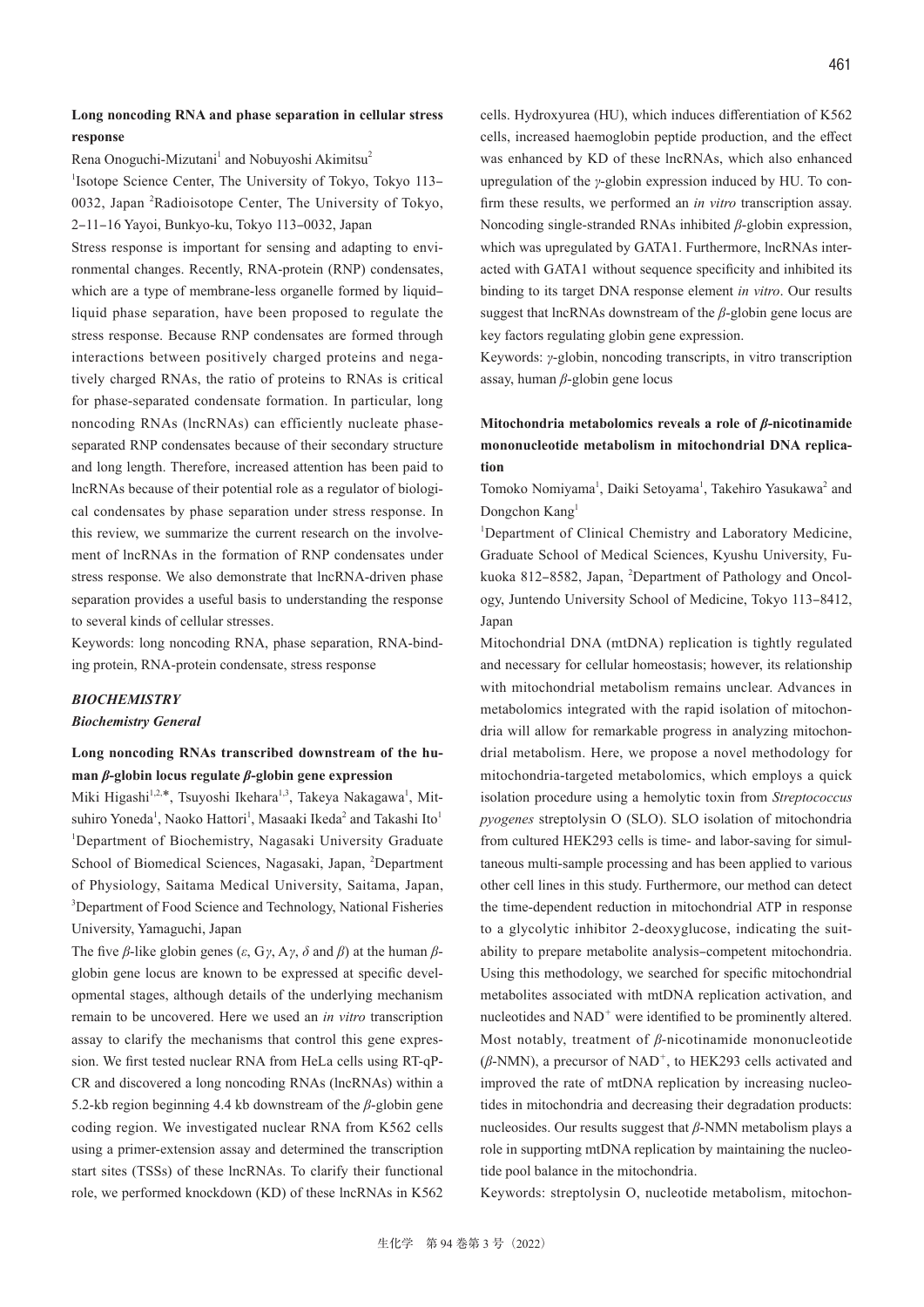drial DNA, metabolomics, beta-nicotinamide mononucleotide (*β*-NMN)

#### *Enzymology*

### **Identifi cation of the active site and characterization of a novel sporulation-specific cysteine protease YabG from Bacillus subtilis**

Ryuji Yamazawa<sup>1</sup>, Ritsuko Kuwana<sup>1</sup>, Kenji Takeuchi<sup>1</sup>, Hiromu Takamatsu<sup>1</sup>, Yoshitaka Nakajima<sup>2</sup> and Kiyoshi Ito<sup>1</sup>

<sup>1</sup>Faculty of Pharmaceutical Sciences, Setsunan University, 45-1 Nagaotouge-cho, Hirakata, Osaka 573-0101, Japan, <sup>2</sup>Department of Life Science, Faculty of Science and Engineering, Setsunan University, 17‒8 Ikeda-nakamachi, Neyagawa, Osaka 572‒8508, Japan

In order to characterize the probable protease gene *yabG* found in the genomes of spore-forming bacteria, *Bacillus subtilis yabG* was expressed as a 35 kDa His-tagged protein (BsYabG) in *Escherichia coli* cells. During purification using Ni-affinity chromatography, the 35 kDa protein was degraded via several intermediates to form a 24 kDa protein. Furthermore, it was degraded after an extended incubation period. The effect of protease inhibitors, including certain chemical modification reagents, on the conversion of the 35 kDa protein to the 24 kDa protein was investigated. Reagents reacting with sulphhydryl groups exerted significant effects strongly suggesting that the *yabG* gene product is a cysteine protease with autolytic activity. Site-directed mutagenesis of the conserved Cys and His residues indicated that Cys218 and His172 are active site residues. No degradation was observed in the C218A/S and H172A mutants. In addition to the chemical modification reagents, benzamidine inhibitedGraphical Abstract the degradation of the 24 kDa protein. Determination of the N-terminal amino acid sequences of the intermediates revealed trypsin-like specificity for YabG protease. Based on the relative positions of His172 and Cys218 and their surrounding sequences, we propose the classification of YabG as a new family of clan CD in the MEROPS peptidase database.

Keywords: autolysis, catalytic dyad, cysteine protease, sporulation, YabG

### *MOLECULAR BIOLOGY*

#### *Molecular Biology General*

# **Generation of endoplasmic reticulum stress-dependent reactive oxygen species mediates TGF-***β***1-induced podocyte migration**

Chien-An Chen<sup>1,2,\*</sup>, Jer-Ming Chang<sup>3</sup>, Hung-Chun Chen<sup>3</sup> and Eddy-Essen Chang<sup>3</sup>

<sup>1</sup>Department of Nephrology, Tainan Sinlau Hospital, Tainan 701, Taiwan, <sup>2</sup>Department of Health Care Administration, College of Health Discipline, Chang Jung Christian University, Tainan 711, Taiwan, <sup>3</sup>Department of Nephrology, Kaohsiung Medical University, Kaohsiung 807, Taiwan, \*Department of Nephrology, Tainan Sinlau Hospital, No. 57, 1 Sec., Dongman Road, Tainan, 701, Taiwan

Podocyte migration results in proteinuria and glomerulonephropathy. Transforming growth factor-*β*1 (TGF-*β*1), endoplasmic reticulum (ER) stress and reactive oxygen species (ROS) can mediate podocyte migration; however, the crosstalk between them is unclear. This study determined the relationships between these factors. ER stress biomarkers (GRP78, p-eIF2*α* or CHOP), intracellular ROS generation, integrin-*β*3 and cell adhesion and migration were studied in a treatment of experiment using TGF-*β*1 with and without the ER stress inhibitors: 4-phenylbutyric acid (4-PBA, a chemical chaperone), salubrinal (an eIF2*α* dephosphorylation inhibitor) and N-acetylcysteine (NAC, an antioxidant). ER stress biomarkers (p-eIF2*α*/eIF2*α* and GRP78), ROS generation and intergrin-*β*3 expression increased after TGF-*β*1 treatment. NAC down-regulated the expression of GRP78 after TGF-*β*1 treatment. 4-PBA attenuated TGF-*β*1-induced p-eIF2 *α*/eIF2*α*, CHOP, ROS generation and intergrin-*β*3 expression. However, salubrinal did not inhibit TGF-*β*1-induced p-eIF2*α*/ eIF2*α*, CHOP, ROS generation or integrin-*β*3 expression. NAC abrogated TGF-*β*1-induced integrin-*β*3 expression. At 24 h after treatment with TGF-*β*1, podocyte adhesion and migration increased. Furthermore, NAC, 4-PBA and an anti-interin-*β*3 antibody attenuated TGF-*β*1-induced podocyte adhesion and migration. This study demonstrated that TGF-*β*1-induced ER stress potentiates the generation of intracellular ROS to a high degree through the PERK/eIF2*α*/CHOP pathway. This intracellular ROS then mediates integrin-*β*3 expression, which regulates podocyte migration.

Keywords: eIF2*α*, ER stress, migration, podocyte, ROS, TGF-*β*1

# **Basic structure and cytocompatibility of giant membrane vesicles derived from paraformaldehyde-exposed human cells**

Saya Okada<sup>1</sup>, Yuta Fukai<sup>1</sup>, Yuki Tanoue<sup>2</sup>, Hesham Nasser<sup>3,4</sup>, Takaichi Fukuda<sup>5</sup>, Terumasa Ikeda<sup>3</sup> and Hisato Saitoh<sup>1,6</sup>

<sup>1</sup>Department of Biological Science, Graduate School of Science and Technology, Kumamoto University, Kumamoto 860-8555, Japan, <sup>2</sup>International Research Center for Medical Sciences, Kumamoto University, Kumamoto 860-0811, Japan, <sup>3</sup>Divison of Molecular Virology and Genetics, Joint Research Center for Human Retrovirus Infection, Kumamoto University, Kumamoto 860-0811, Japan, <sup>4</sup>Department of Clinical Pathology, Faculty of Medicine, Suez Canal University, Ismailia 41511, Egypt, 5 Department of Anatomy and Neurobiology, Graduate School of Medical Sciences, Kumamoto University, Kumamoto 860-8556, Japan, <sup>6</sup>Faculty of Advanced Science and Technology (FAST), Kumamoto University, Kumamoto 860-8555, Japan

Exposure of cultured mammalian cells to paraformaldehyde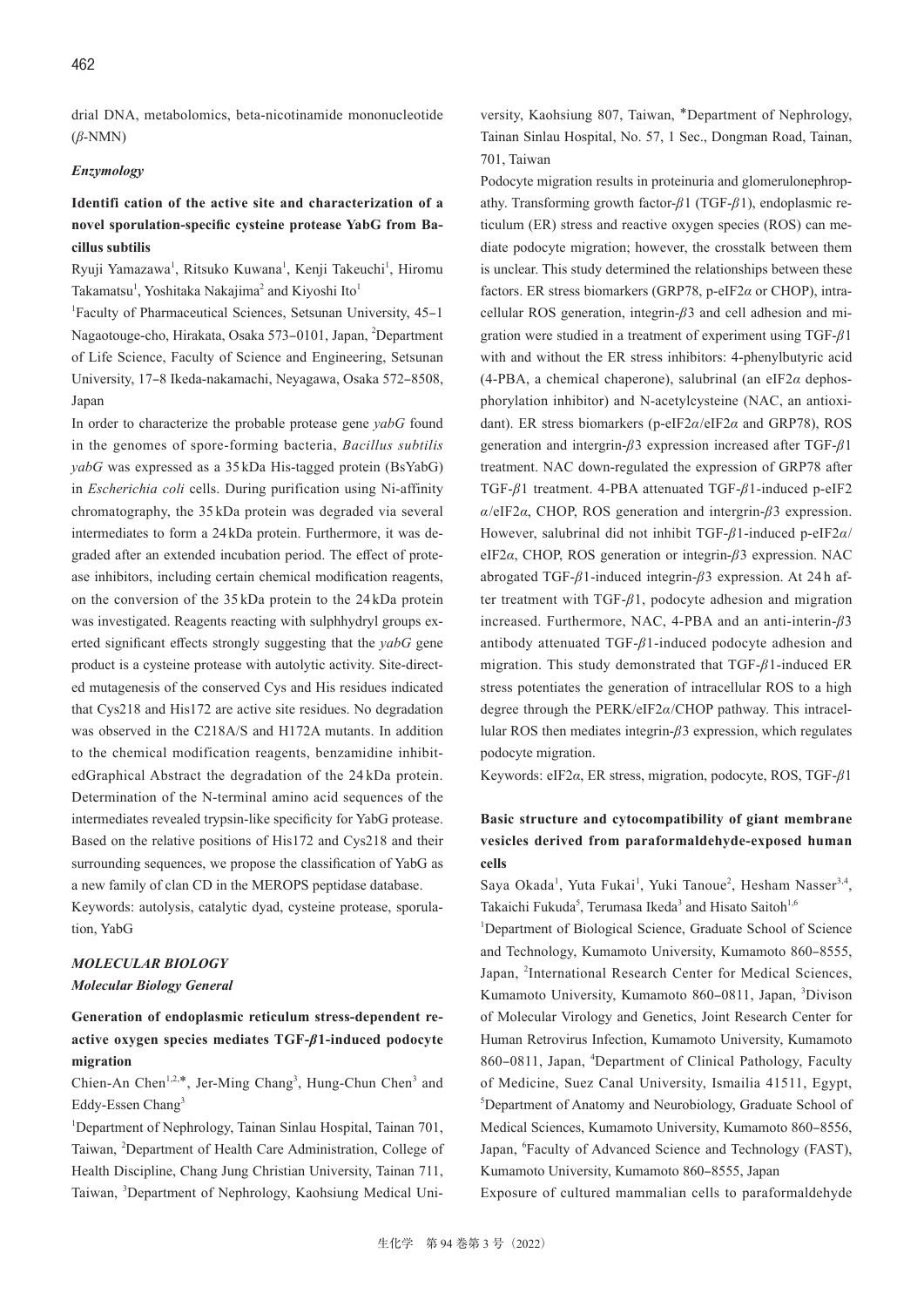(PFA) is an effective approach to induce membrane blebs, which is followed by their detachment from the cellular cortex to yield giant membrane vesicles in extracellular spaces. Although PFAinduced giant vesicles have attracted significant interest in the field of cell membrane dynamics, their biochemical components and cytocompatibility remain largely unknown. In this report, we exposed human cervical cancer HeLa cells to PFA under metalfree buffer conditions to produce giant vesicles. We analyzed the components and structure of the purified PFA-induced giant vesicles. Co-culturing PFA-induced giant vesicles with exponentially growing HeLa cells resulted in docking of a significant number of the giant vesicles to the cell surface with seemingly no cytotoxicity. Intriguingly, we found that pre-treatment of HeLa cells with peptide-N-glycosidase and neuraminidase was effective in facilitating cellular uptake of constituents residing inside the vesicles. The results revealed further details about the effect of PFA on cell membranes and provide insights for studying the interaction between PFA-induced giant vesicles and cultured cells.

Keywords: membrane bleb., glycan, extracellular vesicle, cytocompatible vector

#### *Gene Expression*

### **PhoP induces RyjB expression under acid stress in Escherichia coli**

Namra Siddiqui<sup>1</sup>, Amit Kumar Gupta<sup>2</sup> and Tanmay Dutta<sup>3</sup> <sup>1</sup>RNA Biology Laboratory, Department of Chemistry, Indian Institute of Technology Delhi, Hauz Khas, New Delhi 110016, India, <sup>2</sup>Present address: Center for Cancer Research, National Cancer Institute, Frederick, MD 21702-1201, USA, <sup>3</sup>RNA Biology Laboratory, MS 731, Department of Chemistry, Indian Institute of Technology Delhi, Hauz Khas, New Delhi 110016, India Bacterial small RNAs (sRNAs) play a pivotal role in post-transcriptional regulation of gene expression and participate in many physiological circuits. An ~80-nt-long RyjB was earlier identified as a novel sRNA, which appeared to be accumulated in all phases of growth in *Escherichia coli*. We have taken a comprehensive approach in the current study to understand the regulation of *ryjB* expression under normal and pH stress conditions. RpoS was not necessary for *ryjB* expression neither at normal condition nor under acid stress. Hfq also emerged to be unnecessary for RyjB accumulation. Interestingly, RyjB was detected as a novel acid stress induced sRNA. A DNA binding protein PhoP, a component of PhoP/Q regulon, was found to regulate *ryjB* expression at low pH, as the elimination of *phoP* allele in the chromosome exhibited a basal level of RyjB expression under acid stress. Ectopic expression of PhoP in Δ*phoP* cells restored the overabundance of RyjB in the cell. Overexpression of RyjB increased the abundance of *sgcA* transcripts, with which RyjB shares a 4-nt overlap. The current study increases our knowledge

substantially regarding the regulation of *ryjB* expression in *E. coli* cell.

Keywords: acid stress, Hfq, small RNAs, sRNA-mediated gene regulation

### *CELL*

#### *Neurobiology*

### **Upregulated mGluR5 induces ER stress and DNA damage by regulating the NMDA receptor subunit NR2B**

Li Gu<sup>1</sup>, Wen-Yuan Luo<sup>1</sup>, Ning Xia<sup>1,2</sup>, Jian-Nan Zhang<sup>1</sup>, Jing-Kai Fan<sup>1</sup>, Hui-Min Yang<sup>1</sup>, Meng-Chen Wang<sup>3</sup> and Hong Zhang<sup>1</sup> <sup>1</sup>Department of Neurobiology, School of Basic Medical Sciences, Beijing Key Laboratory of Neural Regeneration and Repair, Beijing Institute for Brain Disorders, Capital Medical Univer-

sity, Beijing 100069, China, <sup>2</sup>Department of Neurology, Massachusetts General Hospital, Boston, MA 02129, USA, <sup>3</sup>School of Basic Medical Sciences, Capital Medical University, Beijing 100069, China

Dysfunction caused by mGluR5 expression or activation is an important mechanism in the development of Parkinson's disease (PD). Early clinical studies on mGluR5 negative allosteric modulators have shown some limitations. It is therefore necessary to find a more specific approach to block mGluR5-mediated neurotoxicity. Here, we determined the role of N-methyl-D-aspartate (NMDA) receptor subunit NR2B in mGluR5-mediated ER stress and DNA damage. *In vitro* study, rotenone-induced ER stress and DNA damage were accompanied by an increase in mGluR5 expression and overexpressed or activated mGluR5 with agonist (RS)-2-chloro-5-hydroxyphenylglycine (CHPG) induced ER stress and DNA damage, while blocking mGluR5 with antagonist 2-methyl-6-(phenylethynyl) pyridine hydrochloride (MPEP) alleviated the effect. Furthermore, the damage caused by CHPG was blocked by NMDA receptor antagonist MK-801. Additionally, rotenone or CHPG increased the p-Src and p-NR2B, which was inhibited by MPEP. Blocking p-Src or NR2B with PP2 or CP101,606 alleviated CHPG-induced ER stress and DNA damage. Overactivation of mGluR5 accompanied with the increase of p-Src and p-NR2B in the ER stress and DNA damage was found in rotenone-induced PD rat model. These findings suggest a new mechanism wherein mGluR5 induces ER stress and DNA damage through the NMDA receptor and propose NR2B as the molecular target for therapeutic strategy for PD.

Keywords: Parkinson's disease, NR2B subunit, metabotropic glutamate receptor 5, endoplasmic reticulum stress, DNA damage

#### *Tumor and Immunology*

# **The protein level of the tumour-promoting factor SET is regulated by cell density**

Naoki Kohyanagi<sup>1</sup>, Nao Kitamura<sup>1</sup>, Keiko Tanaka<sup>1</sup>, Takuya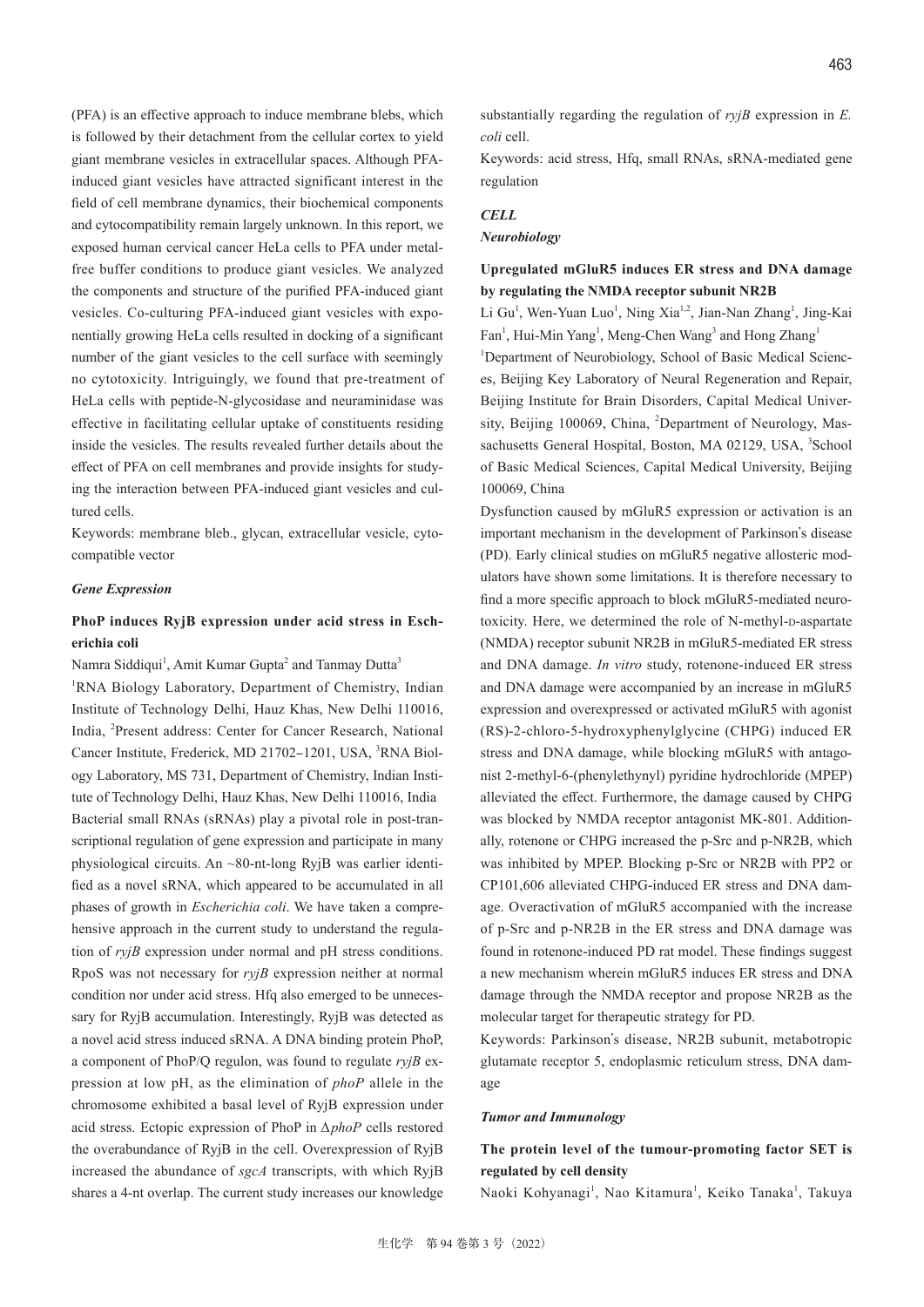Mizuno<sup>2</sup>, Nobuyuki Fujiwara<sup>3</sup>, Takashi Ohama<sup>1,\*</sup> and Koichi  $Sato<sup>1</sup>$ 

1 Laboratory of Veterinary Pharmacology and Laboratory of Molecular Diagnostics, <sup>2</sup> Laboratory of Molecular Diagnostics and Therapeutics, Joint Faculty of Veterinary Medicine, Yamaguchi University, 1677-1 Yoshida, Yamaguchi 753-8515, Japan, <sup>3</sup>Laboratory of Drug Discovery and Pharmacology, Faculty of Veterinary Medicine, Okayama University of Science, 794‒8555 Ehime, Japan, \*Laboratory of Veterinary Pharmacology and Laboratory of Molecular Diagnostics, Yamaguchi University, 1677-1 Yoshida, Yamaguchi 753-8515, Japan

SET/I2PP2A is a multifunctional protein that acts as an intrinsic inhibitor of the tumour suppressor protein phosphatase 2A and as a histone chaperone. Increased SET levels have been observed in various cancers; however, the underlying molecular mechanisms remain unclear. In this study, we found that SET protein accumulates with the increasing density of cultured cells. This phenomenon was observed not only in cancer cell lines but also in non-cancer cell lines. The mRNA levels of SET were not affected by the cell density. Proteasome inhibition decreased SET levels, whereas autophagy inhibition led to SET accumulation, indicating the involvement of autophagy. The mRNA and protein expression of SETBP1, which stabilizes the SET protein, increased with cell density. The decrease in SET level due to the loss of SETBP1 was more pronounced in wild-type cells than that in autophagy-deficient cells. These results have revealed a mechanism underlying the regulation of SET level, wherein increased cell density induces SETBP1 expression and protects SET from autophagy.

Keywords: SETBP1, SET/I2PP2A, PP2A, cell density

Abbreviations: PP2A, Protein phosphatase 2A, SETBP1, SET binding protein 1

# *Journal of Biochemistry*

**Vol. 171, No. 4**(2022 年 4 月 発 行)

# **ダイジェスト**

#### *JB REVIEWS*

### **Branched ubiquitin code: from basic biology to targeted protein degradation**

### Fumiaki Ohtake<sup>1</sup>

<sup>1</sup>School of Pharmacy and Pharmaceutical Sciences, <sup>2</sup>Institute for Advanced Life Sciences, Hoshi University, 2-4-41 Ebara, Shinagawa-ku, Tokyo 142‒8501, Japan

Protein ubiquitylation regulates numerous pathways, and the diverse information encoded by various forms of ubiquitylation is known as the ubiquitin code. Recent studies revealed that branched ubiquitin chains are abundant in mammalian cells and regulate important pathways. They include proteasomal degradation of misfolded and disease-causing proteins, regulation of NF-*κ*B signalling and apoptotic cell fate decisions. Targeted protein degradation through chemical degraders emerged as a transformative therapeutic paradigm aimed at inducing the disappearance of unwanted cellular proteins. To further improve the efficacy of target degradation and expand its applications, understanding the molecular mechanism of degraders' action from the view of ubiquitin code biology is required. In this review, I discuss the roles of the ubiquitin code in biological pathways and in chemically induced targeted protein degradation by focusing on the branched ubiquitin codes that we have characterized.

Key words: ubiquitin, targeted protein degradation, proteasome, PROTAC, mass spectrometry

# **New insights into the regulatory roles of glutathione in NLRP3-inflammasome-mediated immune and inflammatory responses**

Tianli Zhang<sup>1</sup>, Hiroyasu Tsutsuki<sup>1</sup>, Xiaoyan Li<sup>1</sup> and Tomohiro Sawa<sup>1</sup>

<sup>1</sup>Department of Microbiology, Graduate School of Medical Sciences, Kumamoto University, 1-1-1 Honjo, Chuo-Ku, Kumamoto 860‒8556, Japan

Glutathione (GSH) is the most abundant non-protein thiol (‒SH) in mammalian cells. Its synthesis and metabolism serve to maintain cellular reduction-oxidation (redox) homeostasis, which is important for multiple cellular processes including proliferation, differentiation and death. An accumulating body of evidence suggests that the essential roles of GSH extended far beyond its oxidant and electrophile scavenger activities and regulatory role in the lifespan of cells. Recent findings revealed that altered GSH levels are closely associated with a wide range of pathologies including bacterial and viral infections, neurodegenerative diseases and autoimmune disorders, all of which are also characterized by aberrant activation of the NLR family pyrin domain containing 3 (NLRP3) inflammasome. As a result of these findings, GSH was assigned a central role in influencing the activation of the NLRP3 inflammasome. To expand on our recent advances in understanding this process, we discuss here the emerging roles of GSH in activation of the NLRP3 inflammasome, and the therapeutic potential of GSH in its associated pathologies.

Keywords: redox regulation, NLRP3 inflammasome-related disorders, NLRP3 inflammasome, immune and inflammatory responses, glutathione

### **Into the matrix: current methods for mitochondrial translation studies**

Antonios Apostolopoulos<sup>1,2</sup> and Shintaro Iwasaki<sup>1</sup>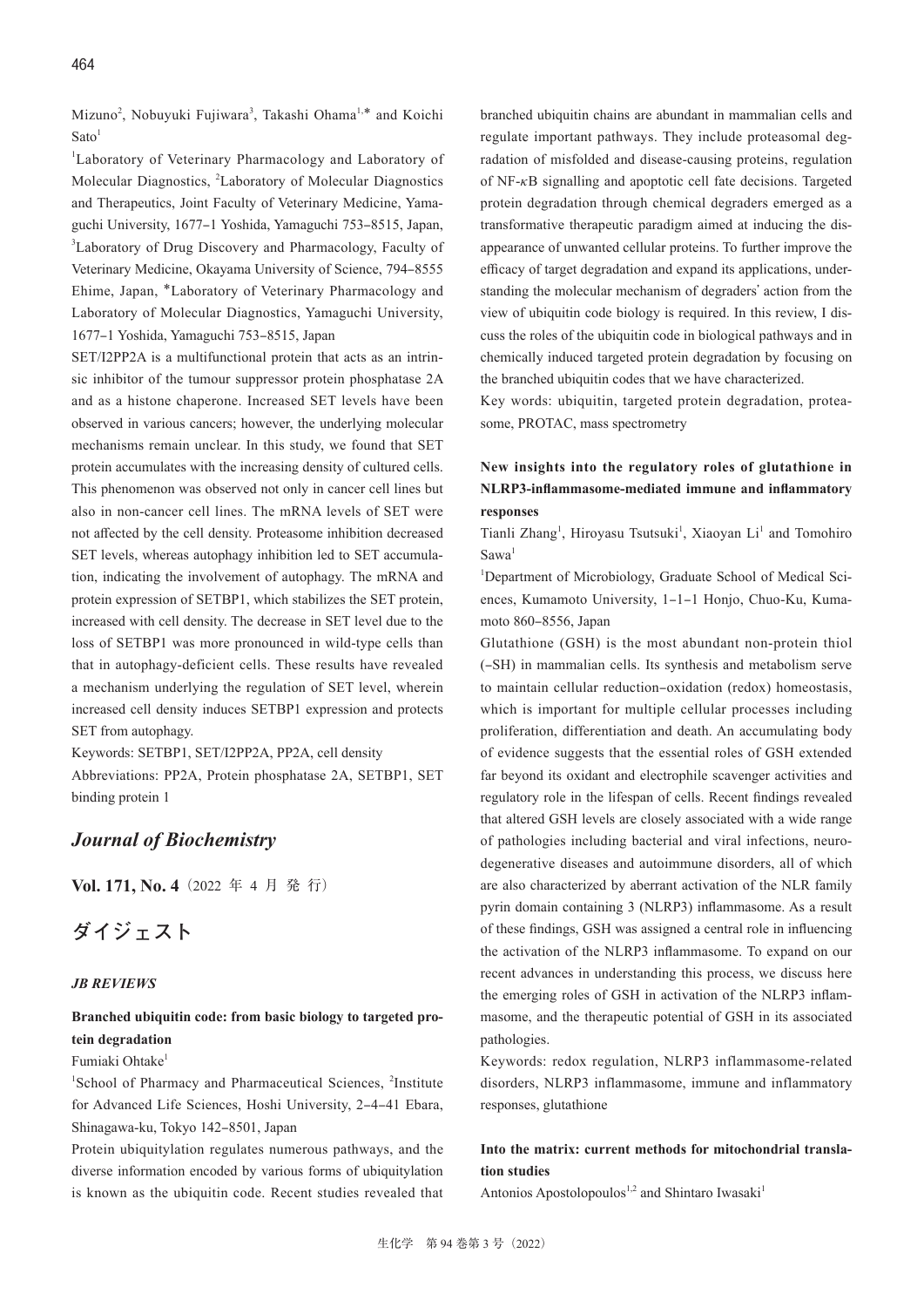<sup>1</sup>Department of Computational Biology and Medical Sciences, Graduate School of Frontier Sciences, The University of Tokyo, Kashiwa, Chiba 277-8561, Japan, <sup>2</sup>RNA Systems Biochemistry Laboratory, Cluster for Pioneering Research, RIKEN, Wako, Saitama 351-0198, Japan

In addition to the cytoplasmic translation system, eukaryotic cells house additional protein synthesis machinery in mitochondria. The importance of this *in organello* translation is exemplified by clinical pathologies associated with mutations in mitochondrial translation factors. Although a detailed understanding of mitochondrial translation has long been awaited, quantitative, comprehensive and spatiotemporal measurements have posed analytic challenges. The recent development of novel approaches for studying mitochondrial protein synthesis has overcome these issues and expands our understanding of the unique translation system. Here, we review the current technologies for the investigation of mitochondrial translation and the insights provided by their application.

Key words: translation, ribosome profiling, mitoribosome, mitochondria, FUNCAT

#### *BIOCHEMISTRY*

#### *Biochemistry General*

# **Crystal structure of Tam41 cytidine diphosphate diacylglycerol synthase from a irmicutes bacterium**

Keisuke Kimura<sup>1</sup>, Fumihiro Kawai<sup>2</sup>, Hisako Kubota-Kawai<sup>2</sup>, Yasunori Watanabe<sup>2</sup>, Kentaro Tomii<sup>3</sup>, Rieko Kojima<sup>2,4</sup>, Kunio Hirata<sup>5</sup>, Yu Yamamori<sup>3</sup>, Toshiya Endo<sup>6,7</sup> and Yasushi Tamura<sup>2</sup> <sup>1</sup>Graduate School of Global Symbiotic Sciences, Yamagata University, 1-4-12 Kojirakawa-machi, Yamagata 990-8560, Japan, <sup>2</sup>Faculty of Science, Yamagata University, 1-4-12 Kojirakawamachi, Yamagata 990-8560, Japan, <sup>3</sup>Artificial Intelligence Research Center (AIRC), National Institute of Advanced Industrial Science and Technology (AIST), 2-4-7 Aomi, Koto-ku, Tokyo 135-0064, Japan, <sup>4</sup>Research Center for Drug Development and Quality Control, Toyama Prefectural Institute for Pharmaceutical Research, 17-1, Nakataikouyama, Imizu, Toyama 939-0363, Japan, <sup>5</sup>Advanced Photon Technology Division, Research Infrastructure Group, SR Life Science Instrumentation Unit, RIKEN/ SPring-8 Center, Hyogo 679-5148, Japan, 'Faculty of Life Sciences, Kyoto Sangyo University, Kamigamo-motoyama, Kyoto 603‒8555, Japan, <sup>7</sup> Institute for Protein Dynamics, Kyoto Sangyo University, Kamigamo-motoyama, Kyoto 603-8555, Japan

Translocator assembly and maintenance 41 (Tam41) catalyses the synthesis of cytidine diphosphate diacylglycerol (CDP-DAG), which is a high-energy intermediate phospholipid critical for generating cardiolipin in mitochondria. Although Tam41 is present almost exclusively in eukaryotic cells, a Firmicutes bacterium contains the gene encoding Tam41-type CDP-DAG synthase (FbTam41). FbTam41 converted phosphatidic acid (PA) to CDP-DAG using a ternary complex mechanism *in vitro*. Additionally, FbTam41 functionally substituted yeast Tam41 *in vivo*. These results demonstrate that Tam41-type CDP-DAG synthase functions in some prokaryotic cells. We determined the crystal structure of FbTam41 lacking the C-terminal 18 residues in the cytidine triphosphate (CTP)- $Mg^{2+}$  bound form at a resolution of 2.6 Å. The crystal structure showed that FbTam41 contained a positively charged pocket that specifically accommodated CTP- $Mg^{2+}$  and PA in close proximity. By using this structure, we constructed a model for the full-length structure of FbTam41 containing the last a-helix, which was missing in the crystal structure. Based on this model, we propose a molecular mechanism for CDP-DAG synthesis in bacterial cells and mitochondria.

Keywords: Tam41, phospholipid, mitochondria, Firmicutes bacterium, cardiolipin

#### *Analytical Biochemistry*

### **Evolution and properties of alanine racemase from Synechocystis sp. PCC6803**

Hiroyuki Ashida<sup>1</sup>, Kaho Murakami<sup>2</sup>, Kenji Inagaki<sup>2</sup>, Yoshihiro Sawa<sup>3</sup>, Hisashi Hemmi<sup>4</sup>, Yugo Iwasaki<sup>4</sup> and Tohru Yoshimura<sup>4</sup> <sup>1</sup>Department of Molecular and Functional Genomics, Interdisciplinary Center for Science Research, Shimane University, Matsue, Shimane 690-8504, Japan, <sup>2</sup>Department of Biofunctional Chemistry, Graduate School of Environmental and Life Science, Okayama University, Okayama, Okayama 700-8530, Japan, <sup>3</sup>Department of Life Science and Biotechnology, Faculty of Life and Environmental Science, Shimane University, Matsue, Shimane 690-8504, Japan, <sup>4</sup>Department of Applied Molecular Biosciences, Graduate School of Bioagricultural Sciences, Nagoya University, Nagoya, Aichi 464‒8601, Japan

Alanine racemase (EC 5.1.1.1) depends on pyridoxal 5′-phosphate and catalyses the interconversion between L- and D-Ala. The enzyme is responsible for the biosynthesis of D-Ala, which is an essential component of the peptidoglycan layer of bacterial cell walls. Phylogenetic analysis of alanine racemases demonstrated that the cyanobacterial enzyme diverged before the separation of gram-positive and gram-negative enzymes. This result is interesting considering that the peptidoglycans observed in cyanobacteria seem to combine the properties of those in both gram-negative and gram-positive bacteria. We cloned the putative alanine racemase gene (*slr0823*) of *Synechocystis* sp. PCC6803 in *Escherichia coli* cells, expressed and purified the enzyme protein and studied its enzymological properties. The enzymatic properties of the *Synechocystis* enzyme were similar to those of other gram-positive and gram-negative bacterial enzymes. Alignment of the amino acid sequences of alanine racemase enzymes revealed that the conserved tyrosine residue in the active centre of most of the gram-positive and gram-negative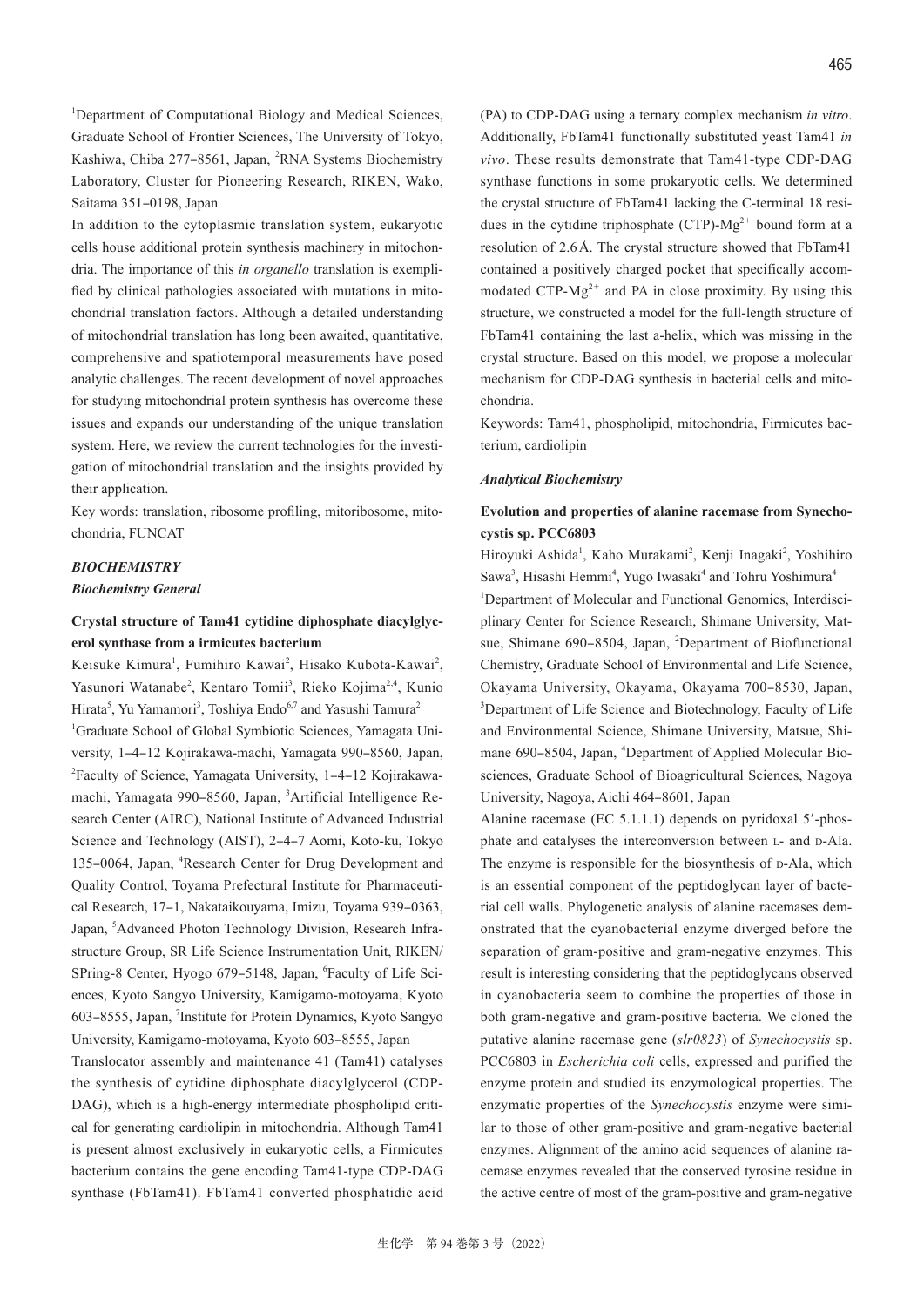bacterial enzymes has been replaced with tryptophan in most of the cyanobacterial enzymes. We carried out the site-directed mutagenesis involving the corresponding residue of *Synechocystis* enzyme (W385) and revealed that the residue is involved in the substrate recognition by the enzyme.

Keywords: alanine racemase, cyanobacteria, peptidoglycan, phylogenetic analysis, substrate recognition

# *MOLECULAR BIOLOGY*

#### *Molecular Biology General*

# **Hoop-like role of the cytosolic interface helix in Vibrio PomA, an ion-conducting membrane protein, in the bacterial flagellar motor**

Tatsuro Nishikino<sup>1</sup>, Yugo Sagara<sup>2</sup>, Hiroyuki Terashima<sup>2,3</sup>, Michio Homma<sup>2</sup> and Seiji Kojima<sup>2</sup>

<sup>1</sup>Institute for Protein Research, Osaka University, 3-2 Yamadaoka, Suita, Osaka 565-0871, Japan, <sup>2</sup>Division of Biological Science, Graduate School of Science, Nagoya University, Chikusaku, Nagoya 464-8602, Japan, <sup>3</sup>Department of Bacteriology, Institute of Tropical Medicine (NEKKEN), Nagasaki University, 1‒12‒4 Sakamoto, Nagasaki 852‒8523, Japan

*Vibrio* has a polar flagellum driven by sodium ions for swimming. The force-generating stator unit consists of PomA and PomB. PomA contains four transmembrane regions and a cytoplasmic domain of approximately 100 residues, which interacts with the rotor protein, FliG, to be important for the force generation of rotation. The 3D structure of the stator shows that the cytosolic interface (CI) helix of PomA is located parallel to the inner membrane. In this study, we investigated the function of CI helix and its role as stator. Systematic proline mutagenesis showed that residues K64, F66 and M67 were important for this function. The mutant stators did not assemble around the rotor. Moreover, the growth defect caused by PomB plug deletion was suppressed by these mutations. We speculate that the mutations affect the structure of the helices extending from TM3 and TM4 and reduce the structural stability of the stator complex. This study suggests that the helices parallel to the inner membrane play important roles in various processes, such as the hoop-like function in securing the stability of the stator complex and the ion conduction pathway, which may lead to the elucidation of the ion permeation and assembly mechanism of the stator.

Keywords: supramolecular complex; stator; MotB; MotA; bacterial flagellum

#### *Gene Expression*

### **MAB21L4 regulates the TGF-***β***-induced expression of target genes in epidermal keratinocytes**

Tomohiro Ogami<sup>1</sup>, Yusuke Tamura<sup>1</sup>, Kim Toss<sup>1</sup>, Keiko Yuki<sup>1</sup>, Masato Morikawa<sup>1</sup>, Shuichi Tsutsumi<sup>2</sup>, Hiroyuki Aburatani<sup>2</sup>, Keiji Miyazawa<sup>3</sup>, Kohei Miyazono<sup>1</sup> and Daizo Koinuma<sup>1</sup>

<sup>1</sup>Department of Molecular Pathology, Graduate School of Medicine, The University of Tokyo, Hongo 7‒3‒1, Bunkyo-ku, Tokyo 113-0033, Japan, <sup>2</sup>Genome Science Division, Research Center for Advanced Science and Technology, The University of Tokyo, Komaba 4-6-1, Meguro-ku, Tokyo 153-8904, Japan, <sup>3</sup>Department of Biochemistry, Graduate School of Medicine, University of Yamanashi, 1110 Shimokato, Chuo, Yamanashi 409-3898, Japan

Smad proteins transduce signals downstream of transforming growth factor-*β* (TGF-*β*) and are one of the factors that regulate the expression of genes related to diseases affecting the skin. In the present study, we identified MAB21L4, also known as male abnormal 21 like 4 or *C2orf54*, as the most up-regulated targets of TGF-*β* and Smad3 in differentiated human progenitor epidermal keratinocytes using chromatin immunoprecipitation sequencing (ChIP-seq) and RNA sequencing (RNA-seq). We found that TGF-*β* induced expression of the barrier protein involucrin (encoded by the *IVL* gene). Transcriptional activity of the *IVL* promoter induced by TGF-*β* was inhibited by MAB21L4 siRNAs. Further analysis revealed that MAB21L4 siRNAs also down-regulated the expression of several target genes of TGF*β*. MAB21L4 protein was located mainly in the cytosol, where it was physically bound to Smad3 and a transcriptional corepressor c-Ski. siRNAs for MAB21L4 did not inhibit the binding of Smad3 to their target genomic regions but down-regulated the acetylation of histone H3 lys 27 (H3K27ac), an active histone mark, near the Smad3 binding regions. These findings suggest that TGF-*β*-induced MAB21L4 up-regulates the gene expression induced by TGF-*β*, possibly through the inhibition of c-Ski via physical interaction in the cytosol.

Keywords: TGF-*β*, epidermal keratinocytes, Smad3, c-Ski, ChIP-seq

# **A leaderless mRNA including tRNA-like sequence encodes a small peptide that regulates the expression of GcvB small RNA in Escherichia coli**

Akira Muto<sup>1</sup>, Simon Goto<sup>1</sup>, Daisuke Kurita<sup>1</sup>, Chisato Ushida<sup>1</sup>, Akiko Soma<sup>2</sup> and Hyota Himeno<sup>1</sup>

<sup>1</sup>Department of Biochemistry and Molecular Biology, Faculty of Agriculture and Bioscience, Hirosaki University, Bunkyo-cho 3, Hirosaki, Aomori 036-8561, Japan, <sup>2</sup>Graduate School of Horticulture, Chiba University, 648 Matsudo, Chiba 271-8510, Japan A tRNA-like sequence conserved in the genomes of all *Escherichia coli* strains was found. The sequence resembles argininetRNA, which is present in *E. coli* pathogenic islands and phages. Expression experiments revealed that this sequence is a part of a leaderless mRNA encoding a short peptide (60 amino acids: XtpA). A deletion mutant of this gene is more sensitive than wild-type cell to several aminoglycoside antibiotics at low concentrations. Further analyses indicated that XtpA positively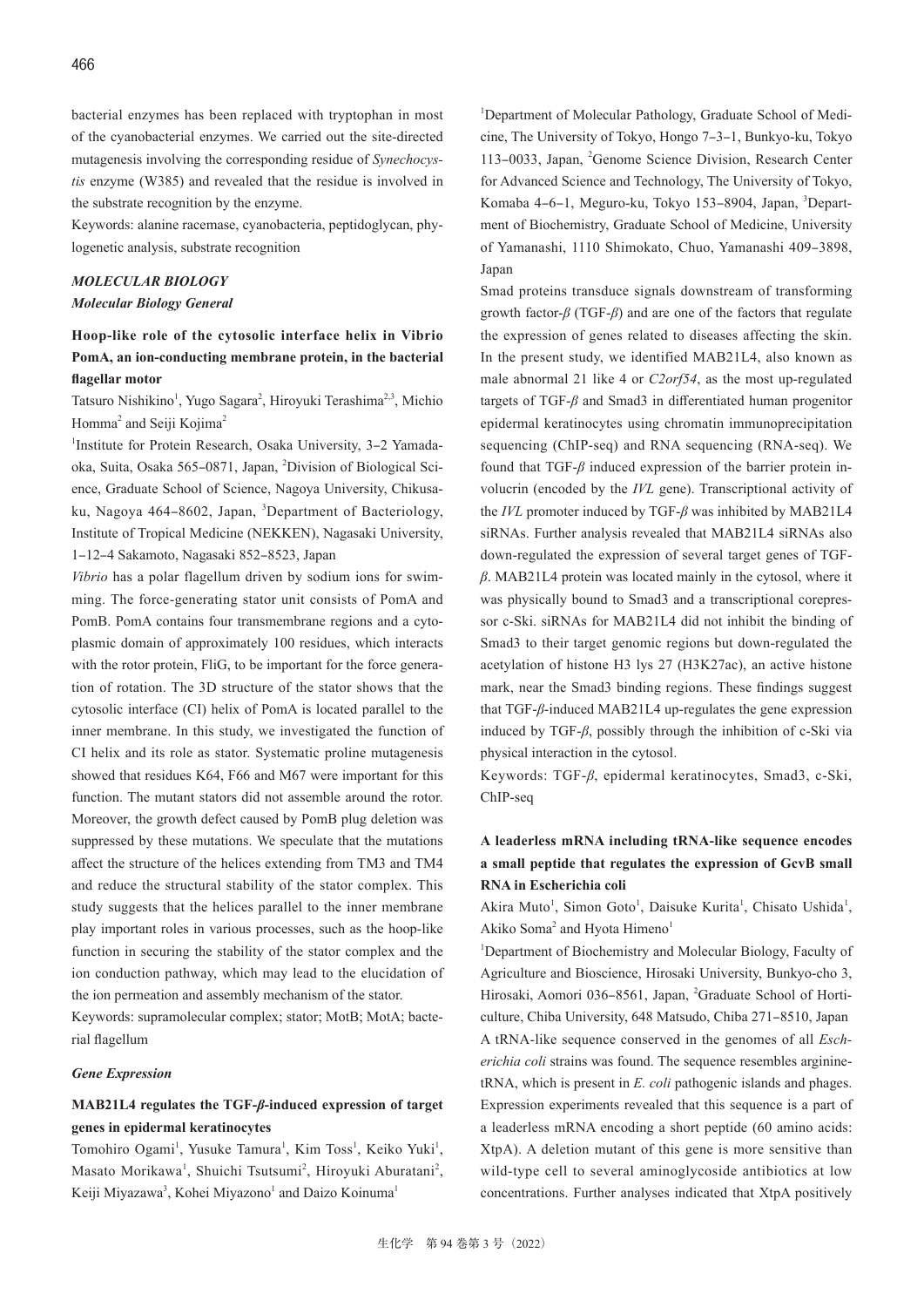regulates the expression of GcvB small RNA, which is involved in the intrinsic resistance to aminoblycosides in *E. coli*. Keywords: tRNA-like sequence, leaderless mRNA, GcvB small RNA, *E. coli*, aminoglycoside antibiotics

### *CELL Cell Cycle*

## **Long non-coding RNA DANCR accelerates colorectal cancer progression via regulating the miR-185-5p/HMGA2 axis**

Weiqun Lu<sup>1</sup>, Zhiliang Huang<sup>1</sup>, Jia Wang<sup>1</sup> and Haiying Liu<sup>1</sup> <sup>1</sup>Department of Gastrointestinal Surgical Oncology, Affiliated Cancer Hospital and Institute of Guangzhou Medical University, Hengzhigang Road #78, Yuexiu District, Guangzhou 510095, PR China

Long non-coding RNAs (lncRNAs) are crucial players in tumour progression. Herein, this work was designated to decipher the clinical significance, function and molecular mechanism of a lncRNA, differentiation antagonizing non-coding RNA (DANCR) in colorectal cancer (CRC). Quantitative real-time polymerase chain reaction was adopted to examine DANCR, miR-185-5p and HMGA2 mRNA expressions in CRC tissues and cells. Both gain-of-function and loss-of-function cell models for DANCR were established, and then MTT, wound healing and Transwell, flow cytometry assays were carried out to detect the proliferation, migration, invasion, cell cycle and apoptosis of CRC cells. Dual-luciferase reporter gene assay and RIP assay were utilized to validate the targeting relationships between DANCR and miR-185-5p. Western blot was employed for detecting high mobility group A2 (HMGA2) expressions in CRC cells. In this study, we demonstrated that the expression of DANCR was elevated in CRC tissues and cell lines, and its high expression was significantly associated with increased TNM stage and positive lymph node metastasis. DANCR overexpression promoted CRC cell proliferation, migration, invasion and cell cycle progression, but inhibited apoptosis; while knocking down DANCR caused the opposite effects. DANCR was further identified as a molecular sponge for miR-185-5p, and DANCR could indirectly increase the expression of HMGA2 via repressing miR-185-5p. In conclusion, DANCR/miR-185-5p/HMGA2 axis participated in the progression of CRC.

Keywords: CRC, DANCR, high mobility group A2, miR-185-5p

# **Lidocaine relieves spinal cord ischemia‒reperfusion injury via long non-coding RNA MIAT-mediated Notch1 downregulation**

Junkai Hou<sup>1</sup>, Huixin Li<sup>1</sup>, Changjiang Xue<sup>1</sup> and Junqi Ma<sup>1</sup> <sup>1</sup>Department of Anesthesiology, Pain and Perioperative Medicine, The First Affiliated Hospital of Zhengzhou University, 1 Jianshe East Rd., Zhengzhou 450052, People's Republic of China Microglial activation and inflammatory response play a critical role in spinal cord ischemia reperfusion injury (SCIRI). This study aimed to investigate whether lidocaine relieves SCIRI via modulating myocardial infarction-associated transcript (MIAT) mediated Notch1 downregulation. Mouse SCIRI was induced by the obstruction of the aortic arch. Lidocaine was injected after reperfusion. Microglial activation and inflammatory response were assessed by Iba1, interleukin 1 beta (IL-1*β*) and tumour necrosis factor alpha (TNF-*α*) levels. The interaction between MIAT and Notch1 was assessed by RNA pull-down and RNA immunoprecipitation assays. Lidocaine treatment relieved SCIRI by reducing Iba1 and serum TNF-*α* and IL-1*β* levels. After lidocaine treatment, MIAT expression was elevated in lipopolysaccharideinduced BV2 cells. The interference of MIAT and the overexpression of MIAT and Notch1 restored TNF-*α* and IL-1*β* levels in supernatants. Notch1 protein was existent in MIAT-pull-down compounds, and the expression of MIAT was markedly elevated in Notch1-immunoprecipitants. The overexpression of MIAT markedly promoted the degradation of Notch1 and increased the level of ubiquitin-bound Notch1 complex. The therapeutic effect of lidocaine on SCIRI mice could be reversed by adeno-associated virus-mediated MIAT knockdown. In conclusion, lidocaine treatment relieved SCIRI via inhibiting microglial activation and reducing the inflammatory response. The molecular mechanism was partly through MIAT-mediated Notch1 downregulation. Keywords: spinal cord ischemia reperfusion injury, Notch1, mi-

croglial activation, MIAT, lidocaine, inflammatory response

## **MicroRNA-30c-2-3p targets STRIP2 to suppress malignant progression of gastric cancer cells**

Junfei Wu<sup>1</sup>, Guochun Lu<sup>1</sup>, Shengkun Zhou<sup>1</sup>, Zier Jin<sup>1</sup> and Fu Fang<sup>1</sup>

<sup>1</sup>Department of General Surgery, First People's Hospital of Tonglu, Tonglu 311500, China

MicroRNA plays a crucial part in genesis and development of gastric cancer (GC). We uncovered that microRNA-30c-2-3p was down-regulated in GC tissue and cell lines. Suppression of microRNA-30c-2-3p promoted progression of GC cells *in vitro*. STRIP2 was confirmed as a target for microRNA-30c-2-3p. MicroRNA-30c-2-3p overexpression remarkably suppressed cell malignant behaviours, while reintroduction of STRIP2 partially restored the anticancer effect of microRNA-30c-2-3p. Taken together, these findings suggested that microRNA-30c-2-3p acted as a candidate tumour suppressor in GC by directly targeting STRIP2. Therefore, microRNA-30c-2-3p can be used as a towardly GC therapeutic target.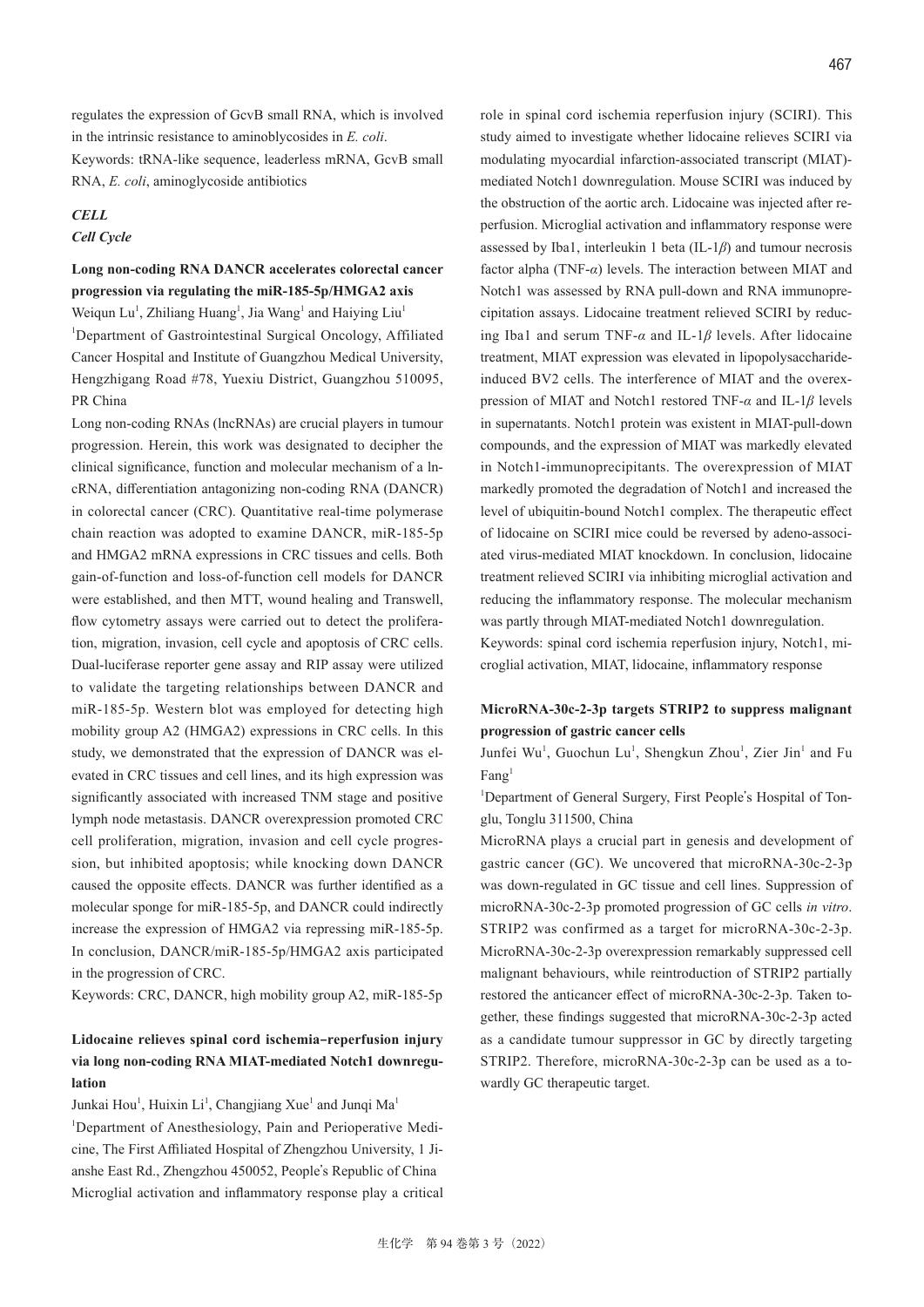# *Journal of Biochemistry*

**Vol. 171, No. 5**(2022 年 5 月 発 行)

# **ダイジェスト**

# *JB SPECIAL ISSUE: MOLECULAR CONNECTIONS BETWEEN CIRCADIAN CLOCK AND HEALTH/AGING GUEST EDITORS: YASUKAZU NAKAHATA, YOSHITAKA FUKADA AND SALVADOR AZNAR BENITAH*

#### *Special Issue***̶***JB Commentary*

### **Molecular connections between circadian clock and health/ ageing**

Yasukazu Nakahata<sup>1</sup> and Yoshitaka Fukada<sup>2,3</sup>

<sup>1</sup>Department of Neurobiology & Behavior, Nagasaki University Graduate School of Biomedical Sciences, Nagasaki 852‒8523, Japan, <sup>2</sup> Department of Biological Sciences, School of Science, <sup>3</sup>Laboratory of Animal Resources, Center for Disease Biology and Integrative Medicine, Graduate School of Medicine, The University of Tokyo, Hongo 7-3-1, Bunkyo-ku, Tokyo 113-0033, Japan

For decades, considerable efforts have been expended for solving the molecular mechanisms of disease progression. An important clue to tackle this question is the circadian clock. Recent findings have uncovered previously unknown molecular connections between circadian clock and disease incidence, consequently causing the ageing process. Furthermore, ʻchronotherapy' is emerging as a new concept of optimizing the time of the day for drug administration according to target gene expressions in order to maximize therapeutic efficacy and minimize the side effects. This concept will help cure patients and prevent them from suffering evitable pain and side effects. This JB special issue ʻMolecular connections between circadian clock and health/aging' discusses how the circadian clocks link to health and ageing from molecular to organismal levels.

#### *Special Issue***̶***JB Review*

# **The circadian clock and cancer: links between circadian disruption and disease Pathology**

#### Baharan Fekry<sup>1</sup> and Kristin Eckel-Mahan<sup>1</sup>

<sup>1</sup>Institute of Molecular Medicine, MD Anderson/UTHealth Graduate School for Biomedical Sciences, University of Texas Health Science Center at Houston, Houston, RX 77030, USA There is growing evidence that disruption of our 24-h clock increases our risk for acquiring several diseases and disorders. One

of these diseases is cancer. While the mechanistic links between circadian clock disruption and cancer initiation or progression are an active area of study, significantly more work needs to be done to understand the molecular substrates involved. Of particular complexity remains the functions of the clock in individual cells during the process of transformation (cancer initiation) versus the functions of the clock in tumour-surrounding stroma in the process of tumour progression or metastasis. Indeed, the nexus of cellular circadian dynamics, metabolism and carcinogenesis is drawing more attention, and many new studies are now highlighting the critical role of circadian rhythms and clock proteins in cancer prevention. In this brief review, we cover some of the basic mechanisms reported to link circadian disruption and cancer at the level of gene expression and metabolism. We also review some of the human studies addressing circadian disruption and cancer incidence as well as some controlled laboratory studies connecting the two in pre-clinical models. Finally, we discuss the tremendous opportunity to use circadian approaches for future prevention and treatment in the context of cancer in

### **Basis for diurnal exacerbation of neuropathic pain hypersensitivity and its application for drug development**

specific organs.

Satoru Koyanagi<sup>1</sup>, Naoki Kusunose<sup>1</sup>, Sai Yasukochi<sup>1</sup> and Shigehiro  $Ohdo<sup>1</sup>$ 

<sup>1</sup>Faculty of Pharmaceutical Sciences, Kyushu University, 3-1-1 Maidashi, Higashi-ku, Fukuoka 812‒8582, Japan

In addition to diurnal rhythms in physiology and behavior, a variety of pathological conditions also exhibit marked day-night changes in symptom intensity, exemplified by allergic rhinitis, arthritis, asthma, myocardial infarction, congestive heart failure, stroke and chronic pain disorders. Currently, novel therapeutic approaches are facilitated by the development of chemical compounds targeted to key proteins that cause diurnal exacerbation of pathological events. Neuropathic pain is a chronic condition that occurs by tumor-induced nerve compression, cancer cell infiltration into the nerve, diabetes and herpes virus infection. One troublesome hallmark symptom of neuropathic pain is hypersensitivity to normally innocuous stimuli known as ʻmechanical allodynia' that is often refractory to common analgesic therapies. Millions of patients worldwide presently endure neuropathic pain. We summarize the recent insights gained into the mechanism of diurnal exacerbation of neuropathic pain hypersensitivity and introduce the strategy of circadian clock-based drug development.

Keywords: circadian clock, drug development, neuropathic pain, SGK-1, sulfasalazine

#### **Cellular senescence and its impact on the circadian clock**

Rezwana Ahmed<sup>1</sup>, Hasan Mahmud Reza<sup>1</sup>, Kazuyuki Shinohara<sup>2</sup> and Yasukazu Nakahata<sup>2</sup>

<sup>1</sup>Department of Pharmaceutical Sciences, North South Univer-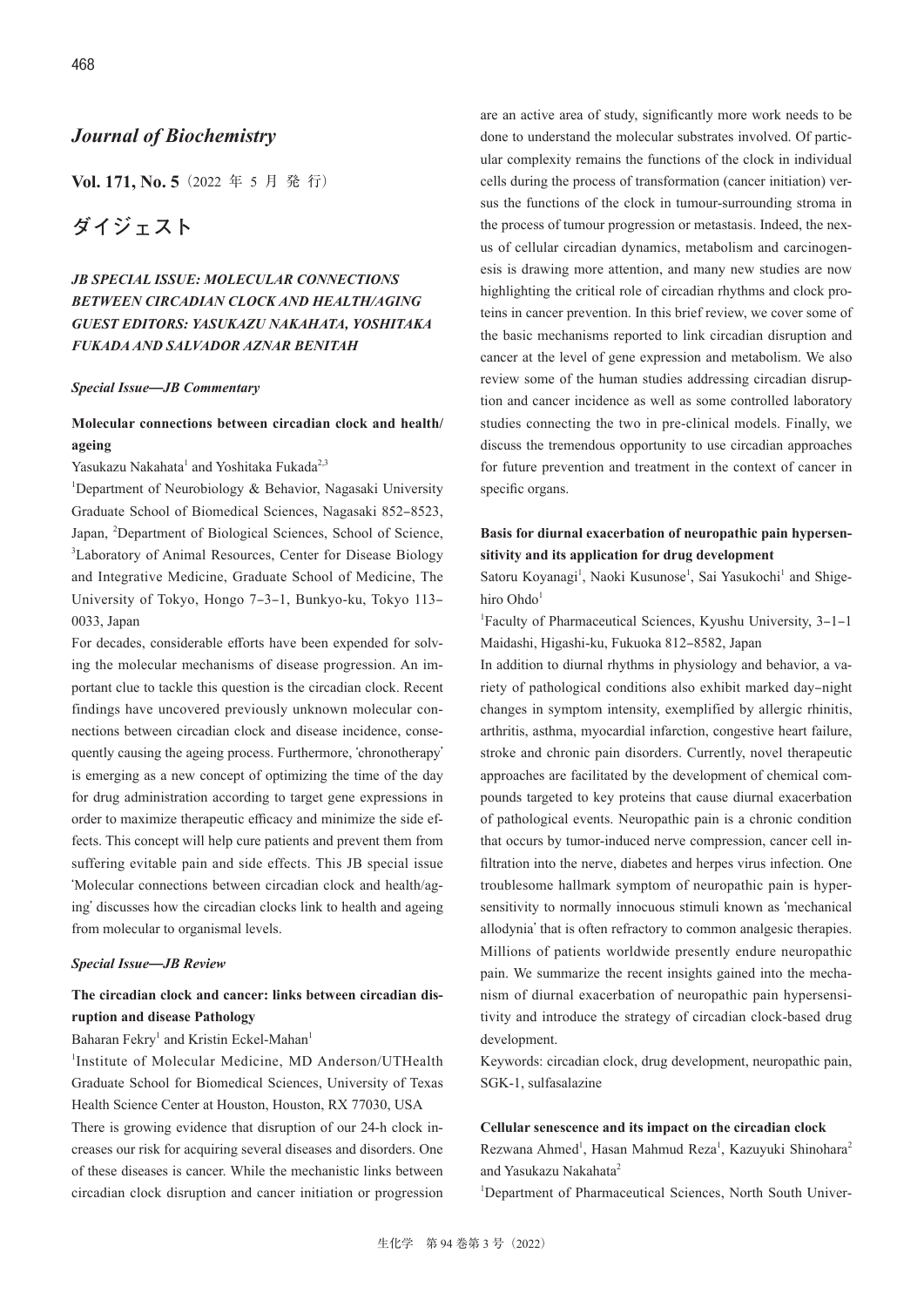sity, Dhaka 1229, Bangladesh, <sup>2</sup>Department of Neurobiology and Behavior, Nagasaki University Graduate School of Biomedical Sciences, Nagasaki 852‒8523, Japan

Ageing is one of the greatest risk factors for chronic noncommunicable diseases, and cellular senescence is one of the major causes of ageing and age-related diseases. The persistent presence of senescent cells in late life seems to cause disarray in a tissue-specific manner. Ageing disrupts the circadian clock system, which results in the development of many age-related diseases such as metabolic syndrome, cancer, cardiac diseases and sleep disorders and an increased susceptibility to infections. In this review, we first discuss cellular senescence and some of its basic characteristics and detrimental roles. Then, we discuss a relatively unexplored topic on the link between cellular senescence and the circadian clock and attempt to determine whether cellular senescence could be the underlying factor for circadian clock disruption.

Keywords: NAD+, metabolites, circadian clock, cellular senescence, ageing

#### *Special Issue***̶***Regular Paper*

### **Effects of cryptochrome-modulating compounds on circadian behavioural rhythms in zebrafish**

Mui Iida<sup>1,2</sup>, Yusuke Nakane<sup>1,3</sup>, Takashi Yoshimura<sup>1,3</sup> and Tsuyoshi Hirota<sup>1,2</sup>

<sup>1</sup>Institute of Transformative Bio-Molecules, Nagoya University, Furo-cho, Chikusa, Nagoya 464-8601, Japan, <sup>2</sup>Division of Biological Sciences, Graduate School of Science, Nagoya University, Furo-cho, Chikusa, Nagoya 464-8601, Japan, <sup>3</sup>Laboratory of Animal Integrative Physiology, Graduate School of Bioagricultural Sciences, Nagoya University, Furo-cho, Chikusa, Nagoya 464‒8601, Japan

The circadian clock controls daily rhythms of various physiological processes, and impairment of its function causes many diseases including sleep disorders. Chemical compounds that regulate clock function are expected to be applied for treatment of circadian clock-related diseases. We previously identified smallmolecule compounds KL001, KL101 and TH301 that lengthen the period of cellular circadian clock by directly targeting clock proteins cryptochromes (CRYs) in mammals. KL001 targets both CRY1 and CRY2 isoforms, while KL101 and TH301 are isoform-selective compounds and require CRY C-terminal region for their effects. For further application of these compounds, the effects on locomotor activity rhythms at the organismal level need to be investigated. Here we used zebrafish larvae as an *in vivo* model system and found that KL001 lengthened the period of locomotor activity rhythms in a dose-dependent manner. In contrast, KL101 and TH301 showed no effect on the period. The amino acid sequences of CRY C-terminal regions are diverged in zebrafish and mammals, supporting the importance of this region for the effects of KL101 and TH301. This study demonstrated efficacy of CRY modulation for controlling circadian behavioural rhythms in organisms and suggested species-dependent differences in the effects of isoform-selective CRY-modulating compounds.

Keywords: circadian clock, cryptochrome, locomotor activity rhythm, small-molecule compounds, zebrafish

### **Diurnal shift of mouse activity by the deficiency of an ageingrelated gene Lmna**

Satoshi Kawakami<sup>1,2</sup>, Hikari Yoshitane<sup>1,2</sup>, Taiki Morimura<sup>1,2</sup>, Wataru Kimura<sup>3</sup> and Yoshitaka Fukada<sup>1,2,4</sup>

<sup>1</sup>Department of Biological Sciences, School of Science, The University of Tokyo, Hongo 7–3–1, Bunkyo-ku, Tokyo 113–0033, Japan, <sup>2</sup>Circadian Clock Project, Tokyo Metropolitan Institute of Medical Science, Kamikitazawa 2‒1‒6, Setagaya-ku, Tokyo 156-8506, Japan, <sup>3</sup>Laboratory for Heart Regeneration, RIKEN Center for Biosystems Dynamics Research, Minatojima-minamimachi 2-2-3, Chuo-ku, Kobe, Hyogo 650-0047, Japan, <sup>4</sup>Laboratory of Animal Resources, Center for Disease Biology and Integrative Medicine, Graduate School of Medicine, The University of Tokyo, Hongo 7-3-1, Bunkyo-ku, Tokyo 113-0033, Japan Nuclear lamina is a fundamental structure of the cell nucleus and regulates a wide range of molecular pathways. Defects of components of the nuclear lamina cause ageing-like physiological disorders, called laminopathy. Generally, ageing and diseases are often associated with perturbation of various time-of-daydependent regulations, but it remains elusive whether laminopathy induces any changes of the circadian clock and physiological rhythms. Here, we demonstrated that deficiency of *Lmna* gene in mice caused an obvious shift of locomotor activities to the daytime. The abnormal activity profile was accompanied by a remarkable change in phase angle between the central clock in the suprachiasmatic nucleus (SCN) and the lung peripheral clocks, leaving the phase of the SCN clock unaffected by the mutation. These observations suggest that *Lmna* deficiency causes a change of the habitat from nocturnal to diurnal behaviours. On the other hand, molecular oscillation and its phase resetting mechanism were intact in both the *Lmna*-deficient cells and progeria-mimicking cells. Intriguingly, high-fat diet feeding extended the short lifespan and ameliorated the abnormalities of the behaviours and the phase of the peripheral clock in the *Lmna*-deficient mice. The present study supports the important contribution of the energy conditions to a shift between the diurnal and nocturnal activities.

Keywords: circadian, diseases, diurnal and nocturnal, *Lmna*, metabolism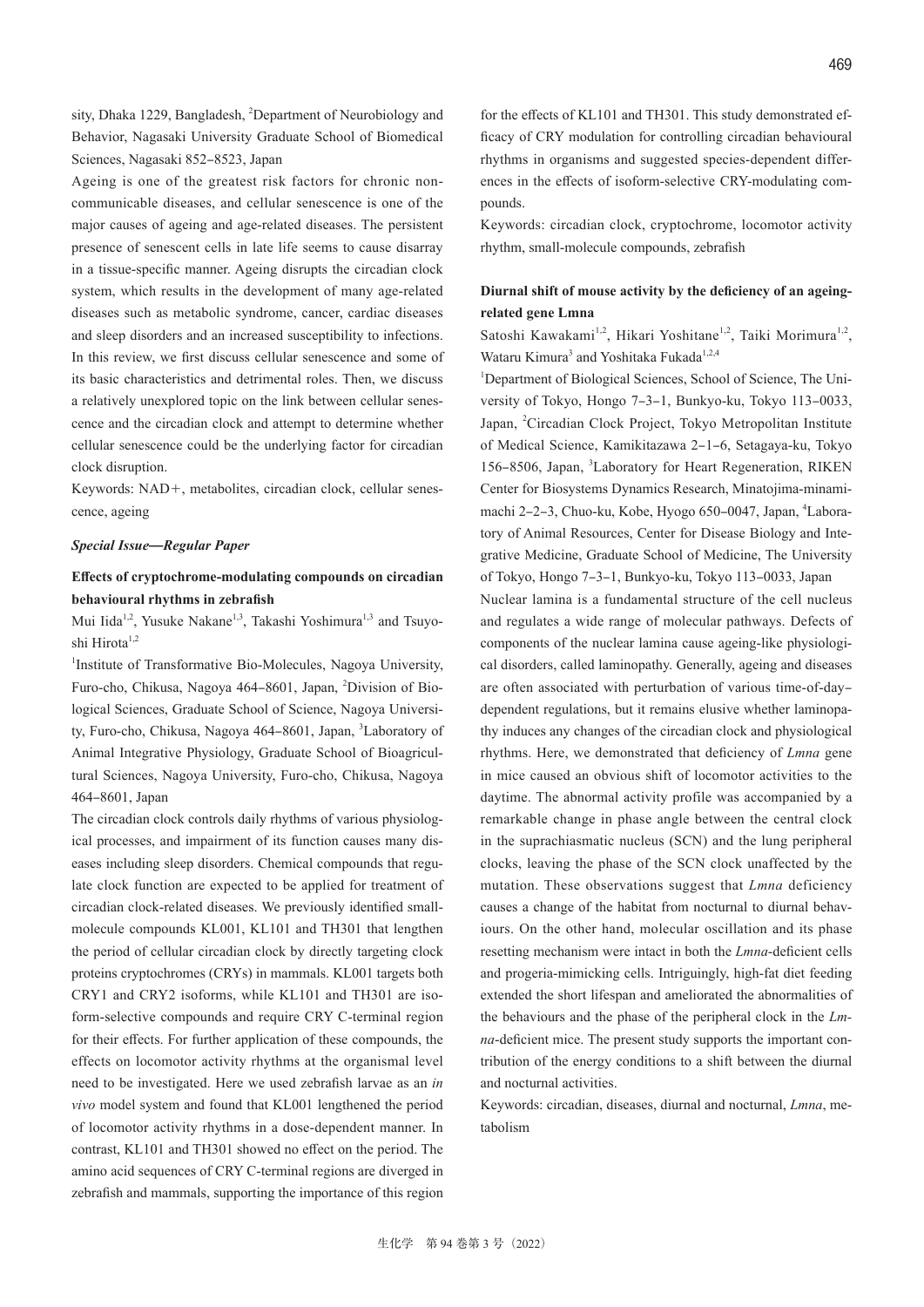### *BIOCHEMISTRY*

#### *Protein Interaction and Recognition*

### **MITOL regulates phosphatidic acid-binding activity of RMDN3/PTPIP51**

Naoki Ito<sup>1,2</sup>, Takara Takahashi<sup>1,2</sup>, Isshin Shiiba<sup>1,2</sup>, Shun Nagashima<sup>1</sup>, Ryoko Inatome<sup>2</sup> and Shigeru Yanagi<sup>2</sup>

<sup>1</sup>Laboratory of Regenerative Medicine, School of Life Sciences, Tokyo University of Pharmacy and Life Sciences, Hachioji, Tokyo 192-0392, Japan, <sup>2</sup>Laboratory of Molecular Biochemistry, Department of Life Science, Faculty of Science, Gakushuin University, Toshima, Tokyo 171-8588, Japan

The transfer of phospholipids from the endoplasmic reticulum (ER) to mitochondria via the mitochondria-ER contact site (MERCS) is essential for maintaining mitochondrial function and integrity. Here, we identified RMDN3/PTPIP51, possessing phosphatidic acid (PA)-transfer activity, as a neighbouring protein of the mitochondrial E3 ubiquitin ligase MITOL/MARCH5 by proximity-dependent biotin labelling using APEX2. We found that MITOL interacts with and ubiquitinates RMDN3. Mutational analysis identified lysine residue 89 in RMDN3 as a site of ubiquitination by MITOL. Loss of MITOL or the substitution of lysine 89 to arginine in RMDN3 significantly reduced the PAbinding activity of RMDN3, suggesting that MITOL regulates the transport of PA to mitochondria by activating RMDN3. Our findings imply that ubiquitin signalling regulates phospholipid transport at the MERCS.

Keywords: E3 ubiquitin ligase, mitochondria-ER contact site, MITOL, phospholipid, RMDN3

#### *Glycobiology and Carbohydrate Biochemistry*

# **Sialyl-Tn antigen facilitates extracellular vesicle-mediated transfer of FAK and enhances motility of recipient cells**

Keisuke Nagao<sup>1</sup>, Kento Maeda<sup>1,2</sup>, Kasumi Hosomi<sup>1</sup>, Kaito Morioka<sup>1</sup>, Tatsutoshi Inuzuka<sup>3</sup> and Kazuaki Ohtsubo<sup>1,4</sup>

<sup>1</sup>Department of Analytical Biochemistry, Graduate School of health sciences, Kumamoto University, Kumamoto, Japan 862-0976, 2Department of Glyco-Oncology and Medical Biochemistry, Osaka International Cancer Institute, Osaka 541-8567, Japan, <sup>3</sup>H.U. Group Research Institute G.K., Tokyo 192-0031, Japan, <sup>4</sup> Department of Analytical Biochemistry, Faculty of Life Sciences, Kumamoto University, Kumamoto 862-0976, Japan Protein glycosylation plays a pivotal role in tumour development by modulating molecular interactions and cellular signals. Sialyl-Tn (sTn) antigen is a tumour-associating carbohydrate epitope whose expression correlates with metastasis and poor prognosis of various cancers; however, its pathophysiological function is poorly understood. Extracellular vesicles (EVs) derived from cancer cells act as a signal mediator amongst tumour microenvironments by transferring cargo molecules. sTn antigen has been

found in the glycans of EVs, thereby the functional relevance of sTn antigen to the regulation of tumour microenvironments could be expected. In the present study, we showed that sTn antigen induced TP53 and tumour suppressor-activated pathway 6 (TSAP6) and consequently enhanced EV production. Besides, the genetic attenuation of TSAP6 resulted in the reduction of the EV production in the sTn antigen expressing cells. The enhanced EV production in the sTn antigen–expressing cells consequently augmented the delivery of EVs to recipient cells. The produced EVs selectively and abundantly encased focal adhesion kinase and transferred it to EV-recipient cells, and thus, their cellular motility was enhanced. These findings would contribute to facilitate the elucidation of the pathophysiological significance of the sTn antigen in the tumour microenvironments and tumour development.

Keywords: cellular motility, focal adhesion kinase, TSAP6, extracellular vesicle, Sialyl-Tn antigen

### *MOLECULAR BIOLOGY*

#### *Gene Expression*

### **CEBPB is required for NRF2-mediated drug resistance in NRF2-activated non-small cell lung cancer cells**

Keito Okazaki<sup>1</sup>, Hayato Anzawa<sup>2</sup>, Fumiki Katsuoka<sup>3</sup>, Kengo Kinoshita<sup>2,3</sup>, Hiroki Sekine<sup>1</sup> and Hozumi Motohashi<sup>1</sup>

<sup>1</sup>Department of Gene Expression Regulation and Department of Thoracic Surgery, Institute of Development, Aging and Cancer, Tohoku University, Sendai 980-8575, Japan, <sup>2</sup>Department of System Bioinformatics, Graduate School of Information Sciences, Tohoku University, Sendai 980-8579, Japan, <sup>3</sup>Department of Integrative Genomics, Tohoku Medical Megabank Organization, Tohoku University, Sendai 980-8573, Japan

NRF2 is a transcription activator that plays a key role in cytoprotection against oxidative stress. Although increased NRF2 activity is principally beneficial for our health, NRF2 activation in cancer cells is detrimental, as it drives their malignant progression. We previously found that CCAAT/enhancer-binding protein B (CEBPB) cooperates with NRF2 in NRF2-activated lung cancer and enhances tumour-initiating activity by promoting *NOTCH3* expression. However, the general contribution of CEBPB in lung cancer is rather controversial, probably because the role of CEBPB depends on cooperating transcription factors in each cellular context. To understand how NRF2 shapes the function of CEBPB in NRF2-activated lung cancers and its biological consequence, we comprehensively explored NRF2-CEB-PB-coregulated genes and found that genes involved in drug metabolism and detoxification were characteristically enriched. Indeed, CEBPB and NRF2 cooperatively contribute to the drug resistance. We also found that CEBPB is directly regulated by NRF2, which is likely to be advantageous for the coexpression and cooperative function of NRF2 and CEBPB. These results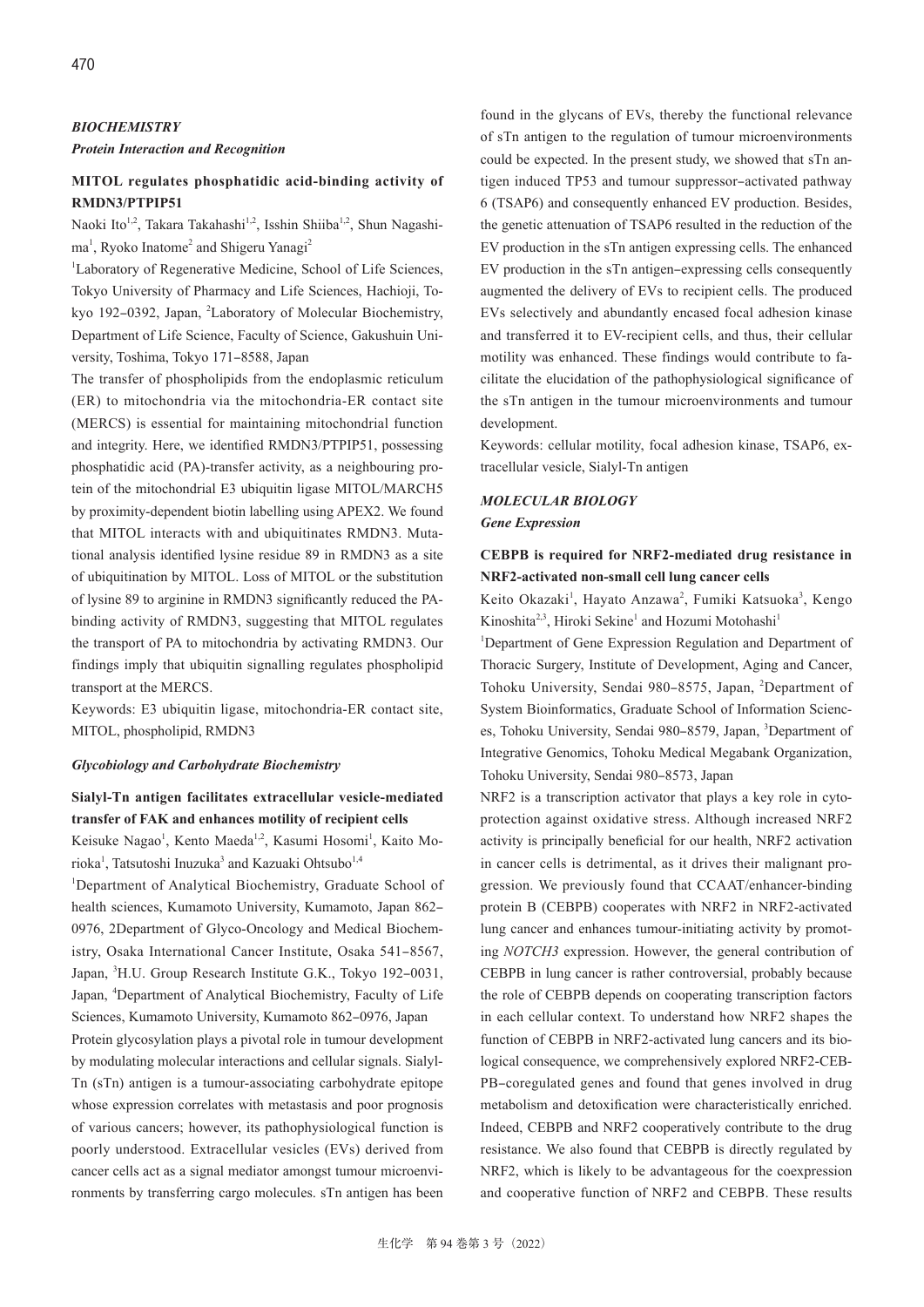suggest that drug resistance of NRF2-activated lung cancers is achieved by the cooperative function of NRF2 and CEBPB. Keywords: transcriptional regulation, gene expression, enhancers, drug resistance, cancer

### **NRF2 pathway activation attenuates ageing-related renal phenotypes due to** *α***-klotho deficiency**

Mingyue Zhao<sup>1</sup>, Shohei Murakami<sup>1</sup>, Daisuke Matsumaru<sup>1</sup>, Takeshi Kawauchi<sup>2</sup>, Yo-ichi Nabeshima<sup>2</sup> and Hozumi Moto $hashi<sup>1</sup>$ 

<sup>1</sup>Department of Gene Expression Regulation, Institute of Development, Aging and Cancer, Tohoku University, Sendai 980– 8575, Japan, <sup>2</sup>Laboratory of Molecular Life Science, Institute of Biomedical Research and Innovation, Foundation for Biomedical Research and Innovation at Kobe, Kobe 650-0047, Japan Oxidative stress is one of the major causes of the age-related functional decline in cells and tissues. The KEAP1-NRF2 system plays a central role in the regulation of redox balance, and NRF2 activation exerts antiageing effects by controlling oxidative stress in aged tissues. *α*-Klotho was identified as an ageing suppressor protein based on the premature ageing phenotypes of its mutant mice, and its expression is known to gradually decrease during ageing. Because *α*-klotho has been shown to possess antioxidant function, ageing-related phenotypes of *α*-klotho mutant mice seem to be attributable to increased oxidative stress at least in part. To examine whether NRF2 activation antagonizes ageing-related phenotypes caused by *α*-klotho deficiency, we crossed *α*-klotho‒deficient (*Kl*<sup>−</sup>/<sup>−</sup>) mice with a *Keap1* knockdown background, in which the NRF2 pathway is constitutively activated in the whole body. NRF2 pathway activation in *Kl*<sup>−</sup>/<sup>−</sup> mice extended the lifespan and dramatically improved ageing-related renal phenotypes. With elevated expression of antioxidant genes accompanied by an oxidative stress decrease, the antioxidant effects of NRF2 seem to make a major contribution to the attenuation of ageing-related renal phenotypes of *Kl*<sup>−</sup>/<sup>−</sup> mice. Thus, NRF2 is expected to exert an antiageing function by partly compensating for the functional decline of *α*-Klotho during physiological ageing.

Keywords: *α*-klotho, oxidative stress, kidney, KEAP1-NRF2 system, ageing

### *CELL*

### *Neurobiology*

# **Autophagy-independent cytoprotection by optineurin from toxicity of aggregates formed by mutant huntingtin and mutant ataxin-3**

Shivranjani C Moharir<sup>1,2</sup>, Akhouri Kishore Raghawan<sup>1</sup>, Rajashree Ramaswamy $^{\rm l}$  and Ghanshyam Swarup $^{\rm l}$ 

<sup>1</sup>CSIR-Centre for Cellular and Molecular Biology, Hyderabad 500007, India, <sup>2</sup>Present address: Shivranjani C. Moharir, Tata Institute for Genetics and Society, Bangalore 560065, India An important feature of several neurodegenerative diseases is the formation of pathological structures containing aggregated proteins. The autophagy receptor optineurin/OPTN is frequently observed in these structures. The role played by optineurin in these aggregates is not clear. In this study, we explored whether optineurin has a cytoprotective role in the cells having mutant protein aggregates. We overexpressed mutant huntingtin having 97 glutamine repeats (mHtt) and mutant ataxin-3 having 130 glutamine repeats (mAtax-3) in wild-type and optineurindeficient neuronal (N2A) and non-neuronal cells (*Optn*<sup>−</sup>/<sup>−</sup> mouse embryonic fibroblasts) and determined the percentage of dead cells with mutant protein aggregates. Optineurin-deficient cells having mHtt or mAtax-3 aggregates showed higher cell death as compared to wild-type cells having mutant protein aggregates. Confocal microscopy revealed that optineurin formed a shell around mHtt and mAtax-3 aggregates through its C-terminal domain. The C-terminal domain of optineurin, which lacks LC3 interacting region required for autophagy, was necessary and sufficient to reduce cytotoxicity of mHtt and mAtax-3 aggregates. Our results show that in the absence of optineurin, mutant protein aggregates are highly toxic, revealing an autophagyindependent cytoprotective function of optineurin, which is mediated by its C-terminal domain.

Keywords: optineurin, neurodegeneration, mutant protein aggregates, mutant huntingtin, mutant ataxin-3, autophagy

### **Visualization of Reelin Secretion from Primary Cultured Neurons by Bioluminescence Imaging**

Yousuke Nakao<sup>1</sup>, Satoru Yokawa<sup>2</sup>, Takao Kohno<sup>1</sup>, Takahiro Suzuki<sup>3</sup> and Mitsuharu Hattori<sup>1</sup>

<sup>1</sup>Department of Biomedical Science, Graduate School of Pharmaceutical Sciences, Nagoya City University, 3-1 Tanabedori, Mizuho-ku, Nagoya, Aichi 467-8603, Japan, <sup>2</sup>Department of Analytical Chemistry and Biophysics, School of Pharmacy, Aichi Gakuin University, Nagoya, Aichi 464-8650, Japan, <sup>3</sup>Department of Biochemistry, School of Dentistry, Aichi Gakuin University, Nagoya, Aichi 464‒8650, Japan

Reelin is a secreted glycoprotein important for brain development and synaptic plasticity in the adult brain. Some reports suggest that Reelin is secreted from the nerve terminals and functions as a neurotransmitter. However, the mechanism of Reelin secretion is unknown. In this study, we visualized Reelin secretion by bioluminescence imaging using a fusion protein of Reelin and *Gaussia* luciferase (GLase-Reelin). GLase-Reelin expressed in HEK293T cells was correctly processed and secreted. Luminescence signals from the secreted GLase-Reelin of primary cultured neurons were visualized by bioluminescence microscopy. Reelin secretory events were observed at neurites and cell bodies. Bioluminescence imaging was also performed